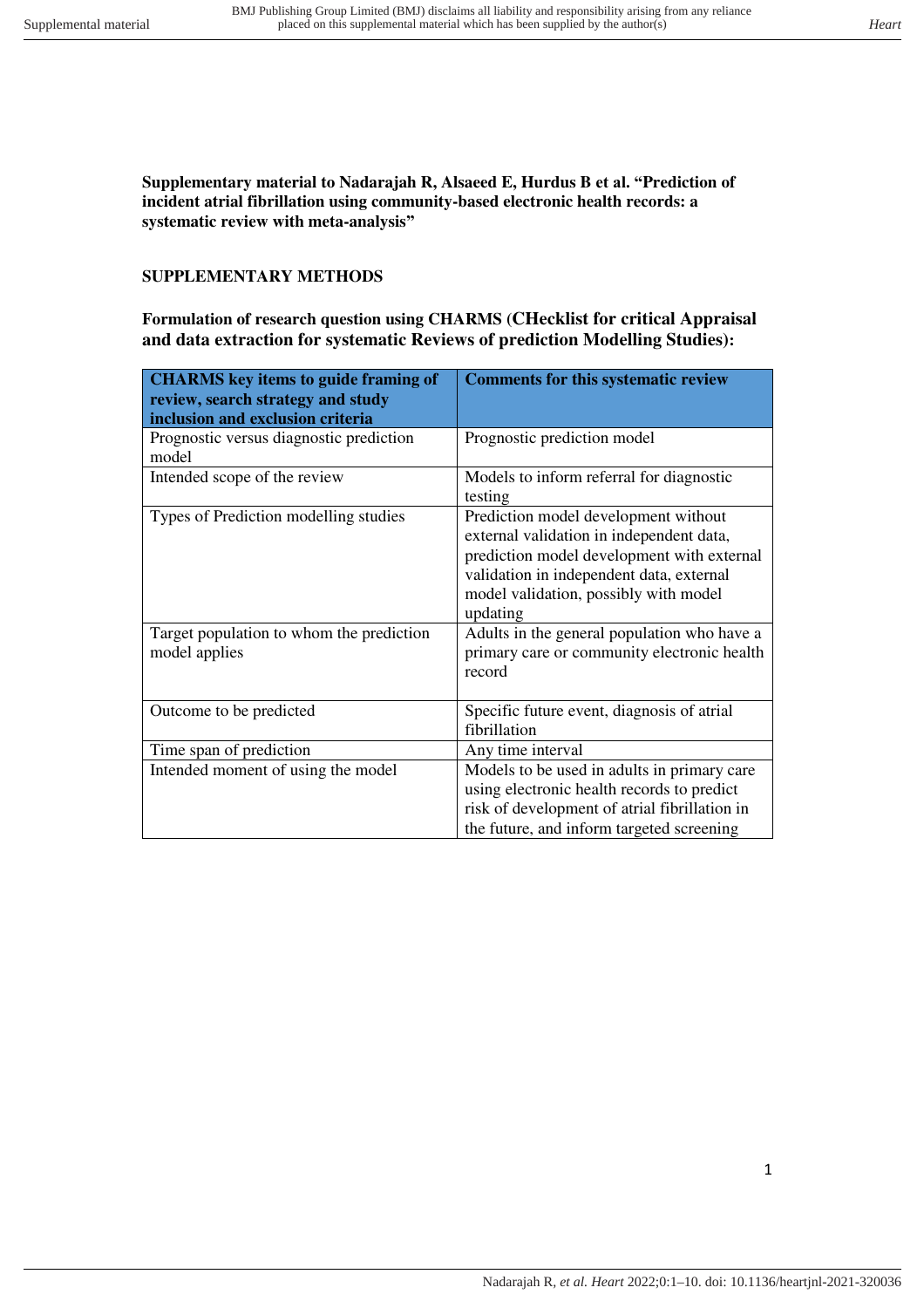# **Search Terms and search strategy with full results**

This search was adapted from *Poorthuis et al* and *Ammemwerth et al*. 1 2

Database(s): **Ovid MEDLINE(R) ALL** 1946 to March 23, 2021 Search Strategy:

| #              | <b>Searches</b>                                                                                                                                                                                                                                                                                                                | <b>Results</b> |
|----------------|--------------------------------------------------------------------------------------------------------------------------------------------------------------------------------------------------------------------------------------------------------------------------------------------------------------------------------|----------------|
| 1              | atrial fibrillation/ or atrial flutter/                                                                                                                                                                                                                                                                                        | 61138          |
| $\overline{2}$ | (atrial fibrillation or atrial flutter).ti,ab.                                                                                                                                                                                                                                                                                 | 77059          |
| 3              | 1 or 2                                                                                                                                                                                                                                                                                                                         | 90196          |
| $\overline{4}$ | ROC Curve/ or (stratification or discrimination or discriminate or c-statistic<br>or c statistic or Area under the curve or Calibration or Indices or Algorithm<br>or Multivariable).ti,ab.                                                                                                                                    | 852681         |
| 5              | Mass screening/ or Screen*.ti,ab.                                                                                                                                                                                                                                                                                              | 823683         |
| 6              | Prevalence/ or prevalenc*.ti,ab. or incidence/ or incidenc*.ti,ab.                                                                                                                                                                                                                                                             | 1568534        |
| 7              | population/ or population*.ti,ab.                                                                                                                                                                                                                                                                                              | 1832889        |
| 8              | 5 or 6 or 7                                                                                                                                                                                                                                                                                                                    | 3645965        |
| 9              | (communit* or data*).ti,ab.                                                                                                                                                                                                                                                                                                    | 4711739        |
| 10             | (general adj3 population).ti,ab.                                                                                                                                                                                                                                                                                               | 122216         |
| 11             | database/ or dataset/                                                                                                                                                                                                                                                                                                          | 1216           |
| 12             | (Electronic Health Record* or electronic medical record* or electronic<br>personal record* or electronic patient record* or personal health record* or<br>personal medical record* or computer health record* or computer medical<br>record* or computer patient record* or ehr? or phr? or ephr? or emr? or<br>paehr?).ti,ab. | 47628          |
| 13             | Electronic Health Records/ or exp medical records systems computerized/ or<br>exp health records personal/                                                                                                                                                                                                                     | 43724          |
| 14             | Primary Health Care/ or (primary care or general practic*).ti,ab.                                                                                                                                                                                                                                                              | 184646         |
| 15             | 9 or 10 or 11 or 12 or 13 or 14                                                                                                                                                                                                                                                                                                | 4935714        |
| 16             | 3 and 4 and 8 and 15                                                                                                                                                                                                                                                                                                           | 1342           |
| 17             | limit 16 to (english language and humans)                                                                                                                                                                                                                                                                                      | 1072           |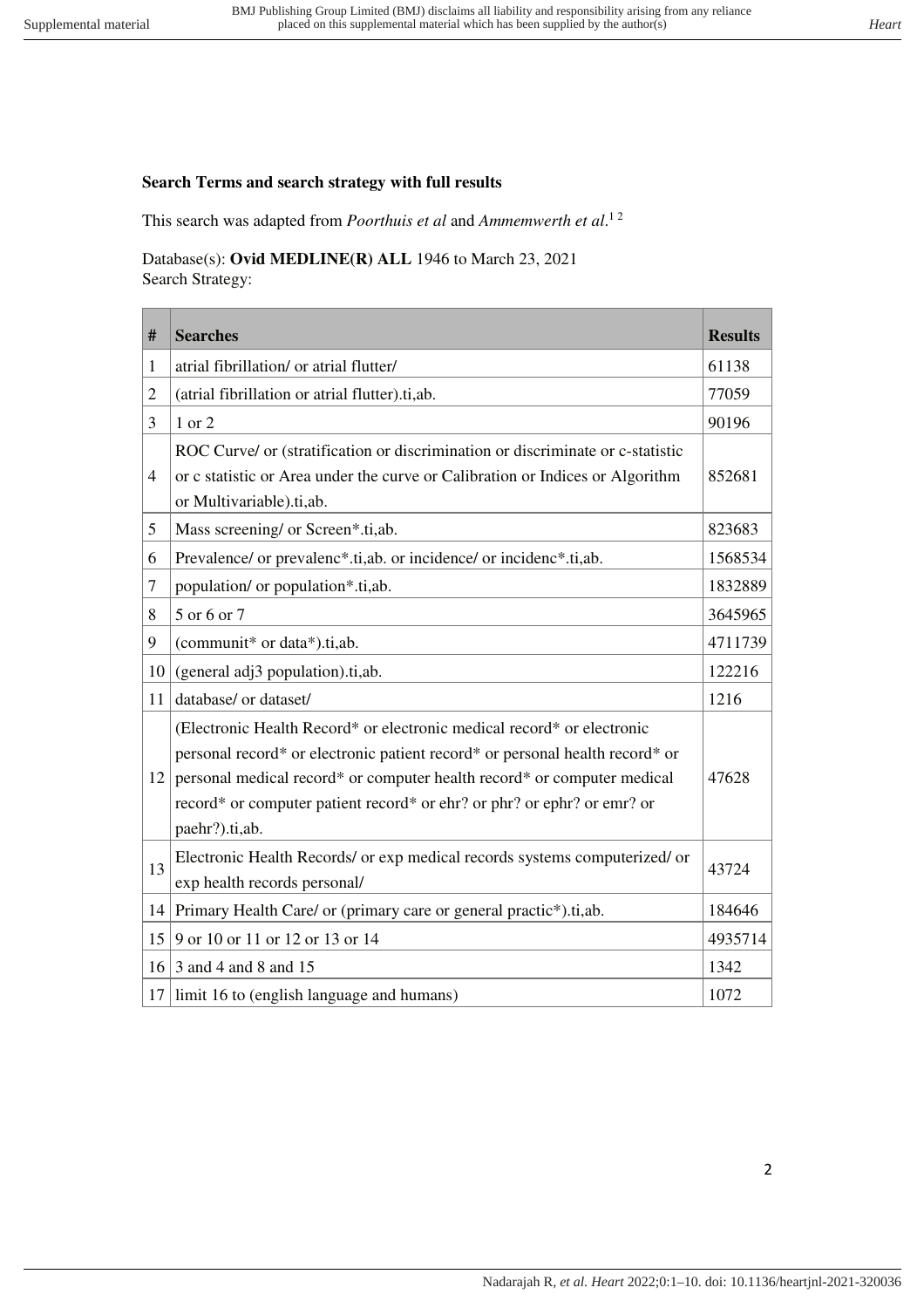Database(s): **Embase Classic+Embase** 1947 to 2021 March 23 Search Strategy:

| #              | <b>Searches</b>                                                                                                                                                         | <b>Results</b> |
|----------------|-------------------------------------------------------------------------------------------------------------------------------------------------------------------------|----------------|
| 1              | exp heart atrium fibrillation/ or exp atrial fibrillation/ or exp heart atrium<br>flutter/                                                                              | 93727          |
| $\overline{c}$ | (atrial fibrillation or atrial flutter).ti,ab, kw.                                                                                                                      | 143413         |
| 3              | 1 or 2                                                                                                                                                                  | 166612         |
| 4              | predict.ti.                                                                                                                                                             | 78253          |
| 5              | (validat* or rule*).ti,ab.                                                                                                                                              | 1059357        |
| 6              | (predict* and (outcome* or risk* or model*)).ti,ab.                                                                                                                     | 1313986        |
| 7              | ((history or variable* or criteria or scor* or characteristic* or finding* or<br>factor*) and (predict* or model* or decision* or identif* or prognos*)).ti,ab.         | 4704335        |
| 8              | decision*.ti,ab. and statistical model/                                                                                                                                 | 7315           |
| 9              | (decision* and (model* or clinical*)).ti,ab.                                                                                                                            | 276542         |
| 10             | (prognostic and (history or variable* or criteria or scor* or characteristic* or<br>finding* or factor* or model*)).ti,ab.                                              | 370949         |
| 11             | (stratification or discrimination or discriminate or c statistic or "area under<br>the curve" or auc or calibration or indices or algorithm or<br>multivariable).ti,ab. | 1183028        |
| 12             | receiver operating characteristic/                                                                                                                                      | 141783         |
| 13             | 4 or 5 or 6 or 7 or 8 or 9 or 10 or 11 or 12                                                                                                                            | 6613249        |
| 14             | exp mass screening/                                                                                                                                                     | 262462         |
| 15             | Screening.ab,ti,kw.                                                                                                                                                     | 811498         |
| 16             | exp prevalence/                                                                                                                                                         | 814190         |
| 17             | Prevalence.ab,ti,kw.                                                                                                                                                    | 959326         |
| 18             | exp incidence/                                                                                                                                                          | 533091         |
|                | 19   Incidence.ab,ti, kw.                                                                                                                                               | 1207644        |
| 20             | 14 or 15 or 16 or 17 or 18 or 19                                                                                                                                        | 3136647        |
| 21             | (communit* or data*).ti,ab.                                                                                                                                             | 6555772        |
| 22             | (general adj3 population).ti,ab.                                                                                                                                        | 184176         |
| 23             | database/ or dataset/                                                                                                                                                   | 450631         |
|                | Electronic Health Records/ or (electronic health record* or electronic                                                                                                  |                |
| 24             | medical record* or electronic personal record* or electronic patient record*                                                                                            | 94165          |
|                | or personal health record* or personal medical record* or computer health                                                                                               |                |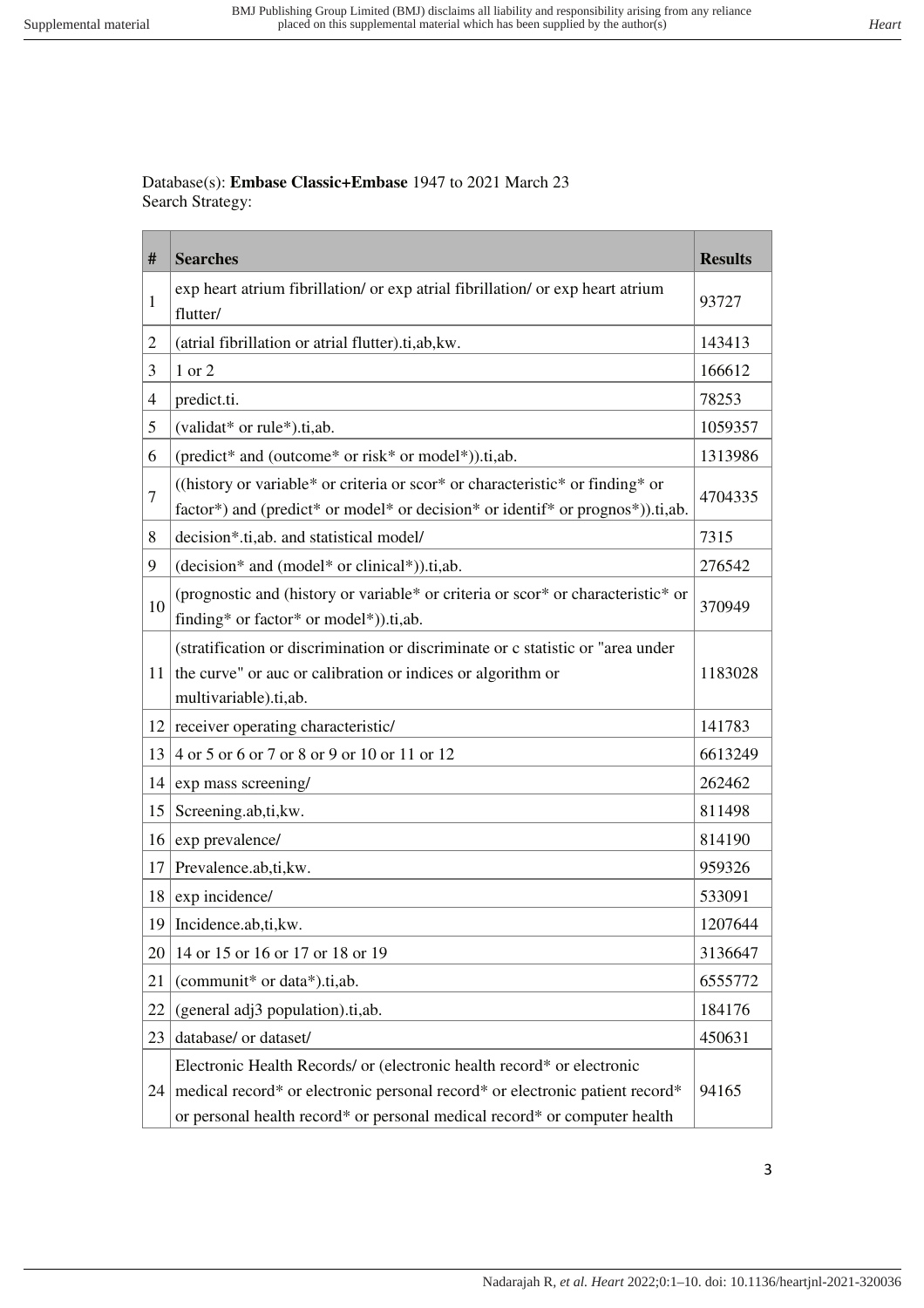|    | record* or computer medical record* or computer patient record*).ti,ab. or |          |
|----|----------------------------------------------------------------------------|----------|
|    | (ehr? or phr? or ephr? or emr? or paehr?).ti,ab.                           |          |
| 25 | 21 or 22 or 23 or 24                                                       | 6816789  |
| 26 | 3 and 13 and 20 and 25                                                     | 7804     |
| 27 | letter.pt. or letter/                                                      | 1179167  |
| 28 | note.pt.                                                                   | 848283   |
| 29 | conference abstract.pt.                                                    | 4066914  |
| 30 | editorial.pt.                                                              | 690770   |
| 31 | case report/ or case study/                                                | 2780774  |
| 32 | (letter or comment*).ti.                                                   | 217544   |
| 33 | 27 or 28 or 29 or 30 or 31 or 32                                           | 9080295  |
| 34 | animal/not human/                                                          | 1523407  |
| 35 | nonhuman/                                                                  | 6523962  |
| 36 | exp animal experiment/                                                     | 2699975  |
| 37 | exp experimental animal/                                                   | 749370   |
| 38 | animal model/                                                              | 1434020  |
| 39 | exp rodent/                                                                | 4130266  |
| 40 | (rat or rats or mouse or mice).ti.                                         | 1709912  |
| 41 | 34 or 35 or 36 or 37 or 38 or 39 or 40                                     | 9318330  |
| 42 | 33 or 41                                                                   | 17366453 |
| 43 | 26 not 42                                                                  | 3796     |
|    | 44 limit 43 to english language                                            | 3636     |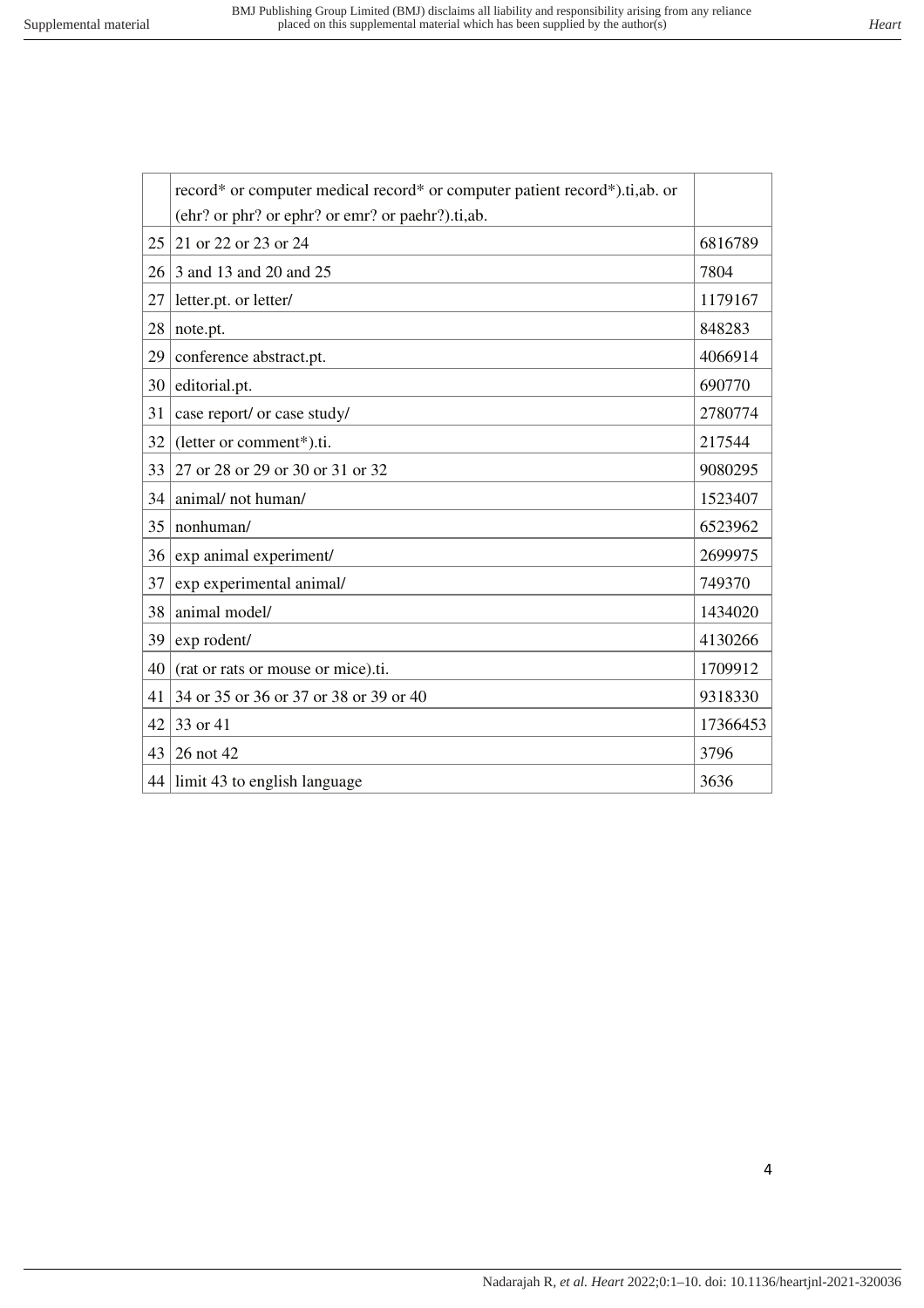## **Inclusion and exclusion criteria pertaining to variables incorporated in models**

We have reviewed the text referred to by the reviewer and agree that we have not defined inclusion and exclusion criteria with regards to the variables incorporated in models. Given issues of space we have added these in supplementary material, which is copied below (without references), and referenced them in the main manuscript.

In this review we were interested in models that could use structured 'coded' data in community-based electronic health records or administrative claims databases. To make screening in the community for AF more cost-effective and feasible the model would use variables that are available, calculate the risk automatically, and require minimal additional visits for baseline risk stratification. We only considered the use of structured 'coded' data as the technology for natural language processing to extract free text into 'coded' data is too immature for widespread clinical use. We used examples of primary care or population-based health information databases across the world to define the variables most likely to be coded or extractable, accepting that there will be some variation.

The information that was considered likely to be available in community-based data sources ± linkages (depending on whether the original purpose of the database was documentation of clinical care, epidemiological surveillance, or health system planning) were:

- Sociodemographic variables including but not limited to age, sex, ethnicity and indices of multiple deprivation.
- Disease conditions and procedures including but not limited to other cardiovascular diseases, diabetes mellitus, chronic lung disease, renal disease, inflammatory disease, cancer, hypothyroidism and surgical procedures.
- Clinical assessments including but not limited to heart rate, systolic and diastolic blood pressure, height, weight and body mass index.
- Medications prescribed including but not limited to antihypertensives, statins, antidepressants, anxiolytics/hypnotics and antipsychotics.
- Lifestyle factors including but not limited to smoking status and alcohol consumption.
- Simple laboratory tests and biomarkers including but not limited to total, high-density lipoprotein and low-density lipoprotein cholesterol, triglycerides, creatinine, creactive protein, erythrocyte sedimentation rate.
- Referrals

We excluded the following types of variables that are either not routinely available as structured codes, or are very rarely tested for in clinical practice and so are not generalizable:

- Analysis of electrocardiograph (ECG) parameters (e.g. PR interval, QRS duration, pwave duration).
- Analysis of advanced diagnostic testing such as echocardiography parameters (e.g. left atrial dimensions, left ventricular end-diastolic diameter).
- Genetic markers and specialised (laboratory) tests (e.g. midregional sequence of proatrial natriuretic peptide).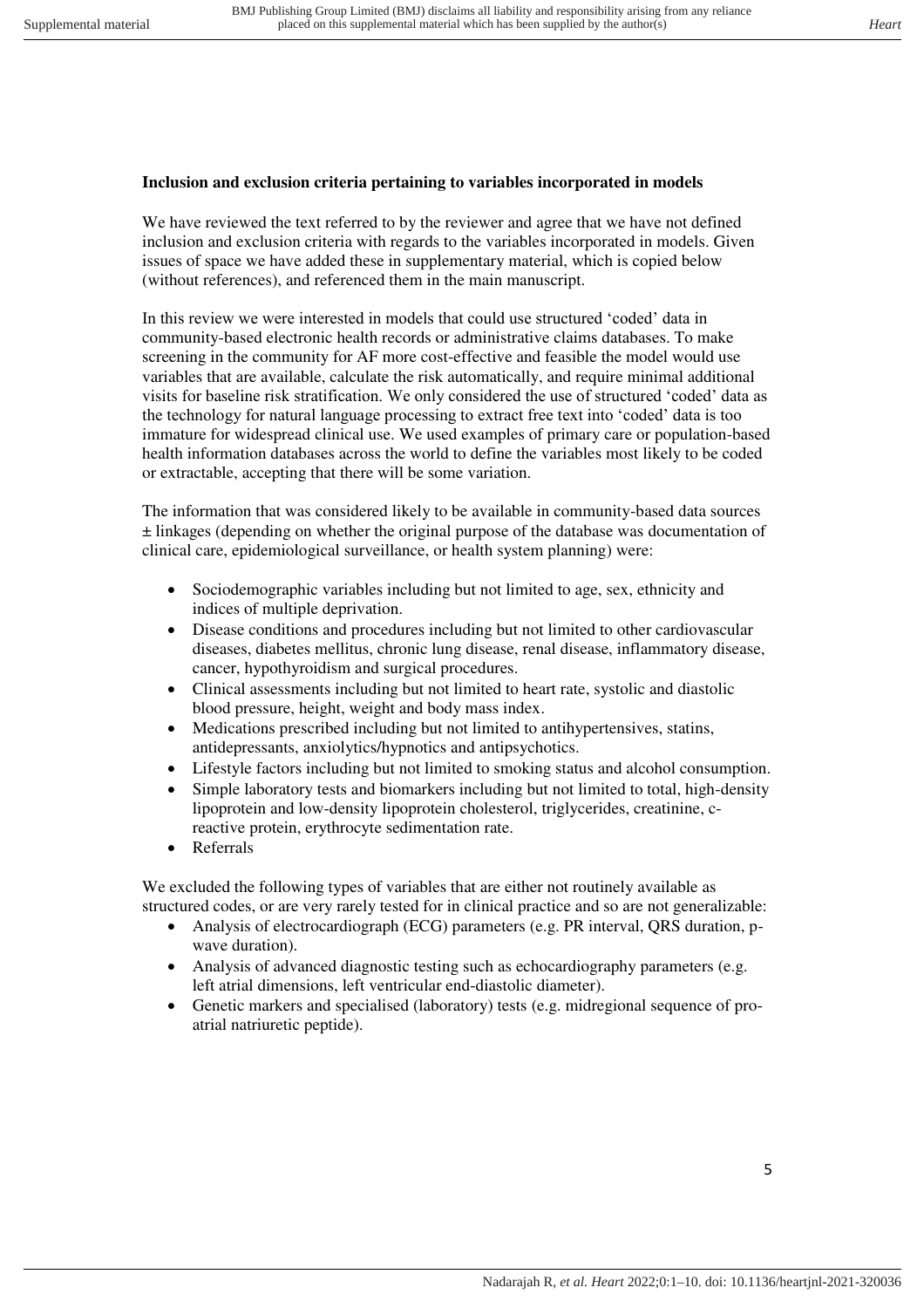## **PROBAST: Justifications for assessments for specific signalling questions**

#### **Risk of bias**

## Domain 1: Participants

Signalling question 2: Were all inclusions and exclusions of participants appropriate?

We assessed risk of bias based on the comorbidities or age cut-offs used for exclusion. With regards to comorbidities when studies excluded patients with valvular heart disease or valve surgery from their population the signalling question was marked as 'N' and the overall domain as 'high' risk of bias. We believe valvular heart disease is a common cardiovascular condition and a strong risk factor for atrial fibrillation.<sup>3</sup>

With regards to age the appropriateness of cut offs was decided by the expected prevalence of atrial fibrillation in the general based on available literature. The highest prevalence is between 65-85 years.<sup>4</sup> In American cohorts of European ancestry, the prevalence has been found to be  $0.2\%$  between 40-50 years.<sup>4</sup> In UK population databases the prevalence between 40-49 years has been found to be 0.7%.<sup>4</sup> In Korea and Japan the prevalence between 40-49 years has been found to be  $0.2\%$ .<sup>4</sup> In an Israeli population, from Clalit Health Services (CHS), the prevalence was approximately 0.6% below 50 years compared to 15.2% in age over 85 years.<sup>5</sup> Thus overall the consensus was that excluding patients below the age of 50 years would not exclude a subgroup that would alter the performance of the prediction model for the intended target population. In terms of an exclusion criteria at the top of the age stratum it was considered that excluding anyone below 95 years would be inappropriate based on a number of reasons. First, prevalence is very high over 85 years;<sup>5</sup> second, age has been frequently identified as a risk predictor for both atrial fibrillation and stroke secondary to atrial fibrillation;<sup>6</sup> third, 95 years was an upper limit on age for community prospective cohort designs that have been were used to develop prediction models for incident AF,<sup>78</sup> and finally there is significant potential in age greater than 85 years for benefit from anticoagulation.<sup>69</sup> Thus if a study included the age range  $50 - 95$  years this contributed to the signalling question being marked as 'Y'.

#### Domain 4: Analysis

#### Signalling question 4: Were participants with missing data handled appropriately?

We assessed risk of bias for missing data by assuming that if missing data was not mentioned at all that it was likely missing but not taken account for and thus marked as 'N or PN' and thus 'high' risk of bias. If there was any extent of missing data and methods had not been used to impute or an analysis had not been made to assess whether inclusion of missing values would have made a difference to performance measures, then the signalling question was marked as 'N or PN' and the overall domain as 'high' risk of bias.

#### **Applicability**

#### Domain 1: Participants

Even if the criteria for participant exclusion led to a high risk of bias, for example from exclusion of mitral valve stenosis or prosthetic heart valves, the cohort could still be applicable to the research question if this was a small proportion of the overall population. In such a case if the sample size was very large and derived from on population or primary care databases these were judged to be low concern for applicability for our target population.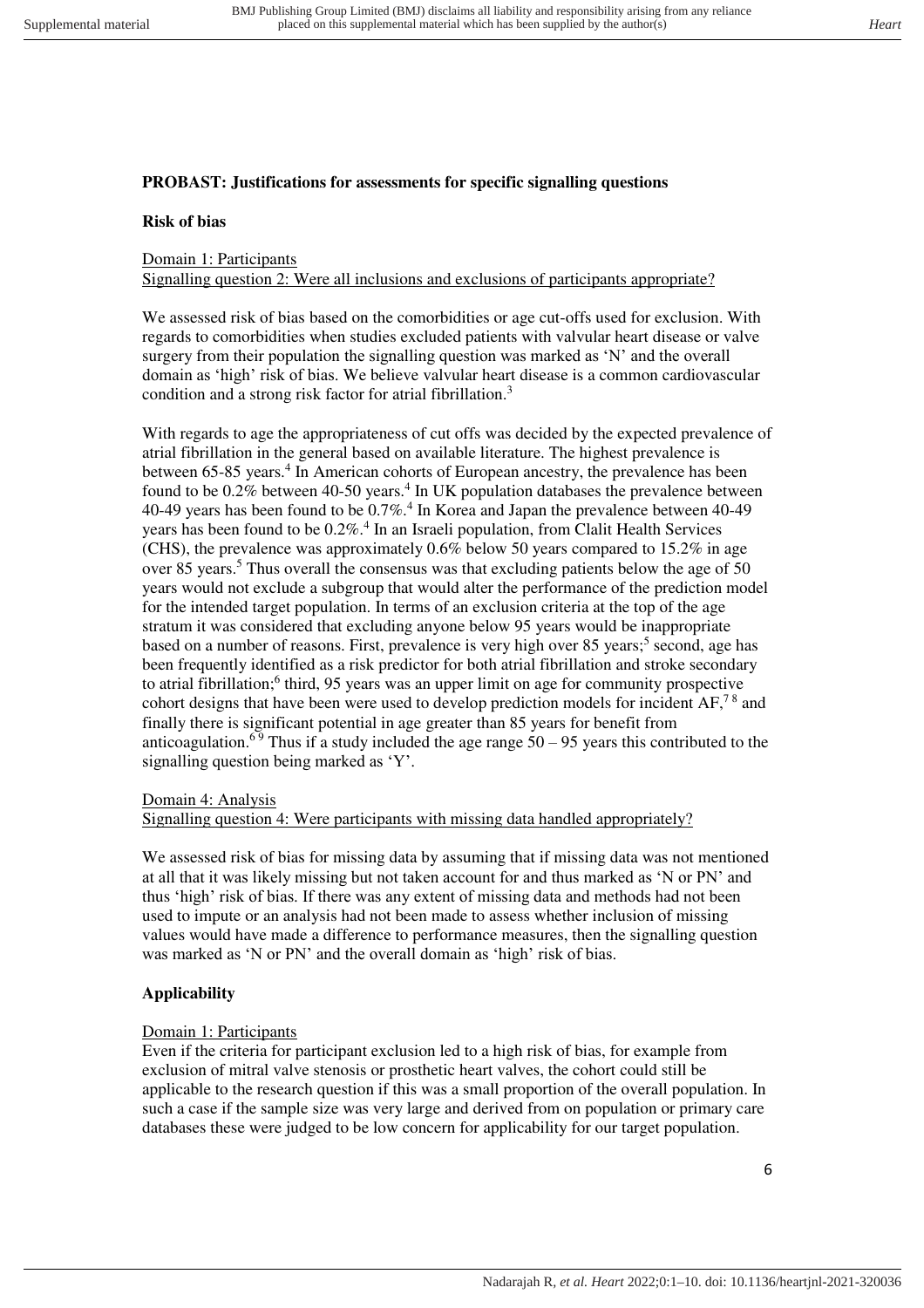**Studies excluded that met a number of inclusion criteria but were based in electronic health records housed in a secondary care institution, pertaining to a secondary care population or that include variables or investigations measured in secondary care.** 

- 1. Brunner, K. J., et al. (2014). Clinical predictors of risk for atrial fibrillation: implications for diagnosis and monitoring. Mayo Clinic Proceedings, Elsevier.
- 2. Chua, W., et al. (2019). "Data-driven discovery and validation of circulating bloodbased biomarkers associated with prevalent atrial fibrillation." European Heart Journal 40(16): 1268-1276.
- 3. Hulme, O. L., et al. (2019). "Development and validation of a prediction model for atrial fibrillation using electronic health records." JACC Clinical Electrophysiology 5(11): 1331-1341.
- 4. Khurshid, S., et al. (2020). "Performance of Atrial Fibrillation Risk Prediction Models in Over Four Million Individuals." Circulation: Arrhythmia 14: e008997.
- 5. Kolek, M. J., et al. (2016). "Evaluation of a prediction model for the development of atrial fibrillation in a repository of electronic medical records." JAMA Cardiol. 1(9): 1007-1013.
- 6. Tiwari, P., et al. (2020). "Assessment of a machine learning model applied to harmonized electronic health record data for the prediction of incident atrial fibrillation." JAMA network open 3(1): e1919396-e1919396.
- 7. Volgman, A. S., et al. (2019). "Risk factors for symptomatic atrial fibrillation-analysis of an outpatient database." Journal of Atrial Fibrillation 12(1).
- 8. Tischer, T. S., et al. (2015). "Prevalence of atrial fibrillation and the HATCH score." Herz 40(5): 803-808.

## **Studies excluded that met a number of inclusion criteria but diagnosis of atrial fibrillation was based solely on screening follow up examination without using community or hospital diagnoses; so not comparable to routinely-collected electronic health records**

- 1. Hamada, R. and S. Muto (2019). "Simple risk model and score for predicting of incident atrial fibrillation in Japanese." J Cardiol 73(1): 65-72.
- 2. Ding, L., et al. (2017). "Incidence of atrial fibrillation and its risk prediction model based on a prospective urban Han Chinese cohort." Journal of Human Hypertension 31(9): 574-579.

#### **Study identified through backward citation that met a number of inclusion criteria searching but participant inclusion was restricted to participants exactly at 65 years, 70 years and 75 years and thus excluded such a range of ages (64 years and below, 66-74 years, 76 years and above) that it was unrepresentative of a general primary care population**

1. Lip, G. Y., et al. (2020). "Evaluation of the C2HEST risk score as a possible opportunistic screening tool for incident atrial fibrillation in a healthy population (from a nationwide Danish cohort study)." The American Journal of Cardiology 125(1): 48-54.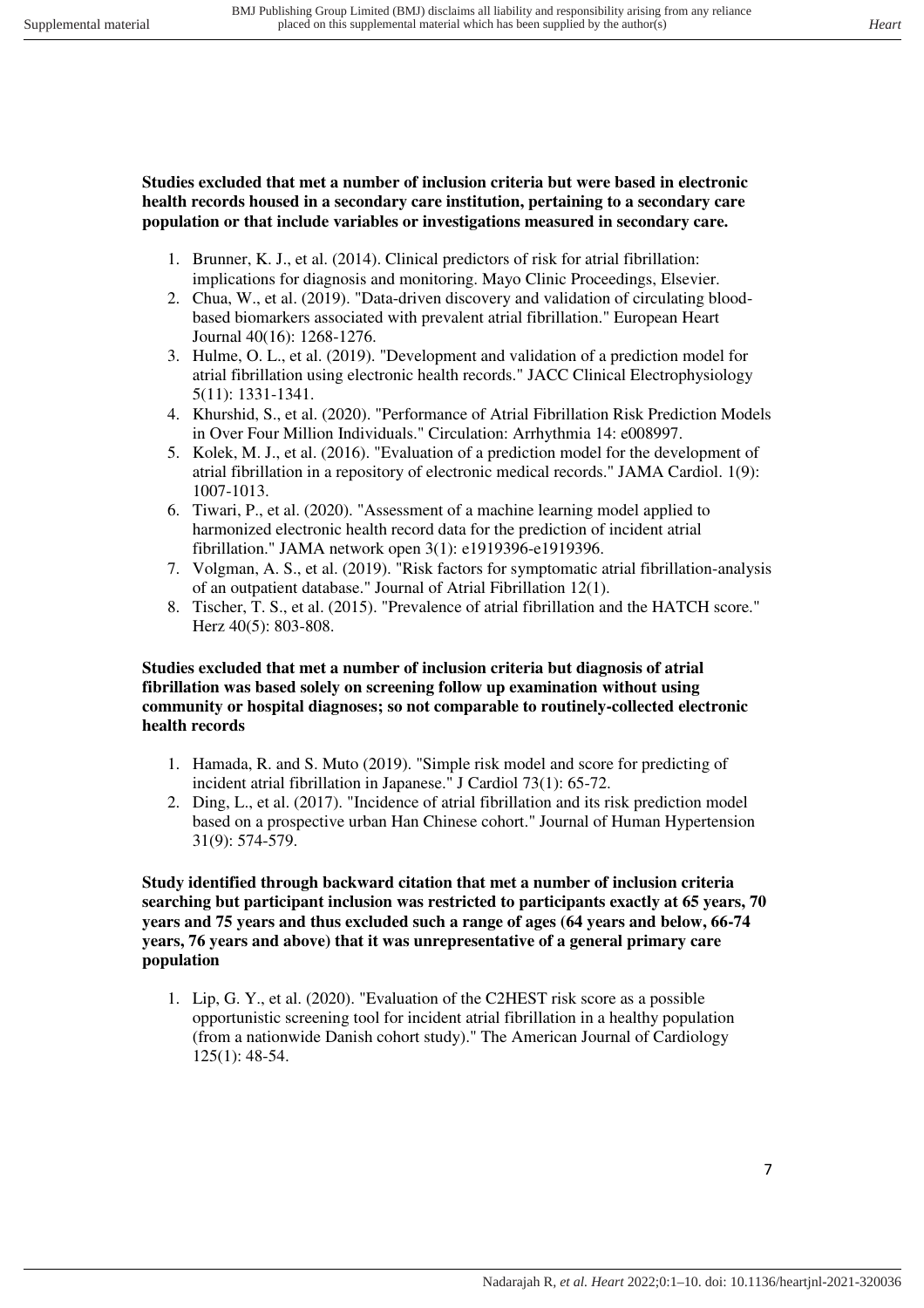## Bayesian meta-analysis of c-statistic / AUROC

All Bayesian meta-analysis models assume random effects by default. Results are based on the posterior median. Prediction intervals are directly obtained from the corresponding posterior quartiles. The standard model for random effects meta-analysis assumes that the 'true' performance is normally distributed within and across studies.<sup>10</sup> Within-study normality of performance estimates can be justified with this selection of included studies because they are all large. Snell et al. showd that the between-study distribution of the cstatistic on the original scale is not normally distributed when there is variability in the predictor effect across studies (which is likely in this selection of studies as they include different populations, and adopt slightly different definitions for predictors).<sup>10</sup> They found that the logit scale is more appropriate for the estimation of prediction interval. Consequently we used the "valmeta" function of the "metamisc" package in R software which applies a logit transformation to the c-statistic prior to calculation of summary c-statistic and prediction interval. $11$ 

For appropriate prior distributions we borrowed from earlier work by *Debray et al.* which recommended a half Student-t distribution with location m, scale  $\sigma$ , and v degrees of freedom where we set  $m = 0$  and define  $\sigma$  equal to the largest empirical value of  $\hat{\tau}$  (to allow for more extreme values of heterogeneity).<sup>12</sup> These hyperparameter values allow to penalise the extent of between-study heterogeneity when the number of included validation studies is low.<sup>12</sup> Further we also used  $v = 3$  to ensure that the variance  $\sigma^2 v/(v-2)$  exists and samples of  $\tau$  were truncated above 10 to rule out unreasonable values. Thus the resulting priors are given as rdiscr ~ Student-t(0, 0.5<sup>2</sup>, 3)T[0.10] which has been shown to allow for large but realistic values for between-study heterogeneity.<sup>12</sup>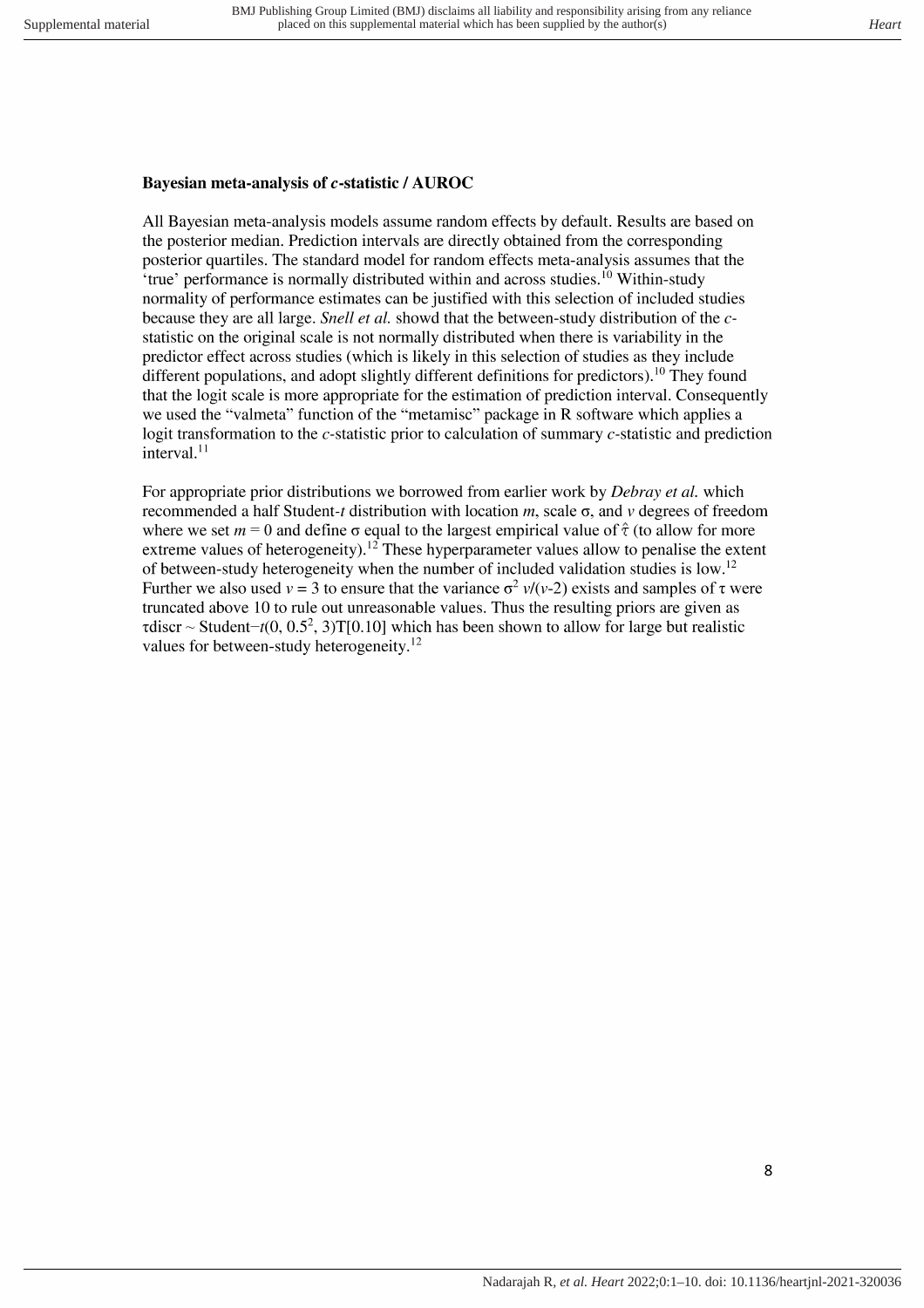## **GRADE: Standards used for judging criteria for downgrading and upgrading certainty of evidence**

The certainty of the evidence was graded as 'high' (further research is very unlikely to change our confidence in the effect estimate), 'moderate' (further research is likely to have an important impact on our confidence in the effect estimate), 'low' (further research is very likely to have an important impact on our confidence in the effect estimate and is likely to change the estimate) or 'very low' (any estimate of effect is very uncertain).

The initial certainty level of the included prediction modelling studies was set at 'high' because the association between the predictors and outcomes was considered irrespective of any causal connection.<sup>13</sup> Eight criteria were considered to further downgrade or upgrade the certainty of the evidence; five criteria which might downgrade the overall certainty of the evidence (methodological limitations of the study, indirectness, imprecision, inconsistency and likelihood of publication bias) and three which might potentially upgrade the overall certainty of the evidence (large effect, dose-response relation in the effect, and opposing plausible residual bias or confounding).

Methodological limitations of the studies were assessed by considering the overall risk of bias judgement across studies based on the overall PROBAST risk of bias assessment. Indirectness was assessed by making a global judgement on how dissimilar the research evidence is to the research question at hand (in terms of population and outcomes across studies).

Indirectness was assessed through concerns regarding the applicability of each included study from PROBAST (i.e. when the populations, predictors or outcomes of the study differ from the research question) and an overall judgement across studies was made.

Imprecision was assessed by considering the optimal total number of events across all studies. A minimum threshold of 10 events per variable was considered as the minimum required in regression modelling development studies, and 100 when machine learning methods had been used.14 15 For external validation studies a minimum sample size of at least 200 events was less concerning for imprecision. <sup>16</sup> Results may also be imprecise when the 95% confidence intervals of c-statistic of all studies or of the largest studies include insufficient discrimination performance (0.5).

A global judgement on inconsistency was evaluated through the consistency of the model discrimination performance and the range of the 95% PI as a statistical measure of heterogeneity. Widely differing estimates of the c-statistic indicated inconsistency or if the 95% PI of the summary c-statistic was wide and included 0.5.

Publication bias was suspected when the body of evidence consisted of only positive studies from small sample sizes or all studies were funded by industry.

A large magnitude of effect (i.e. highly discriminatory predictive performance) was considered if the c-statistic exceeded 0.7 in the majority of studies.<sup>17</sup> Since this review was not focused on drugs or pharmaceutical agents, assessing a dose-response gradient was not applicable here. Finally, we only included studies that described a multivariable prediction model and thus making a judgement whether all plausible confounders and biases were accounted for and may lead to an underestimated association is not applicable here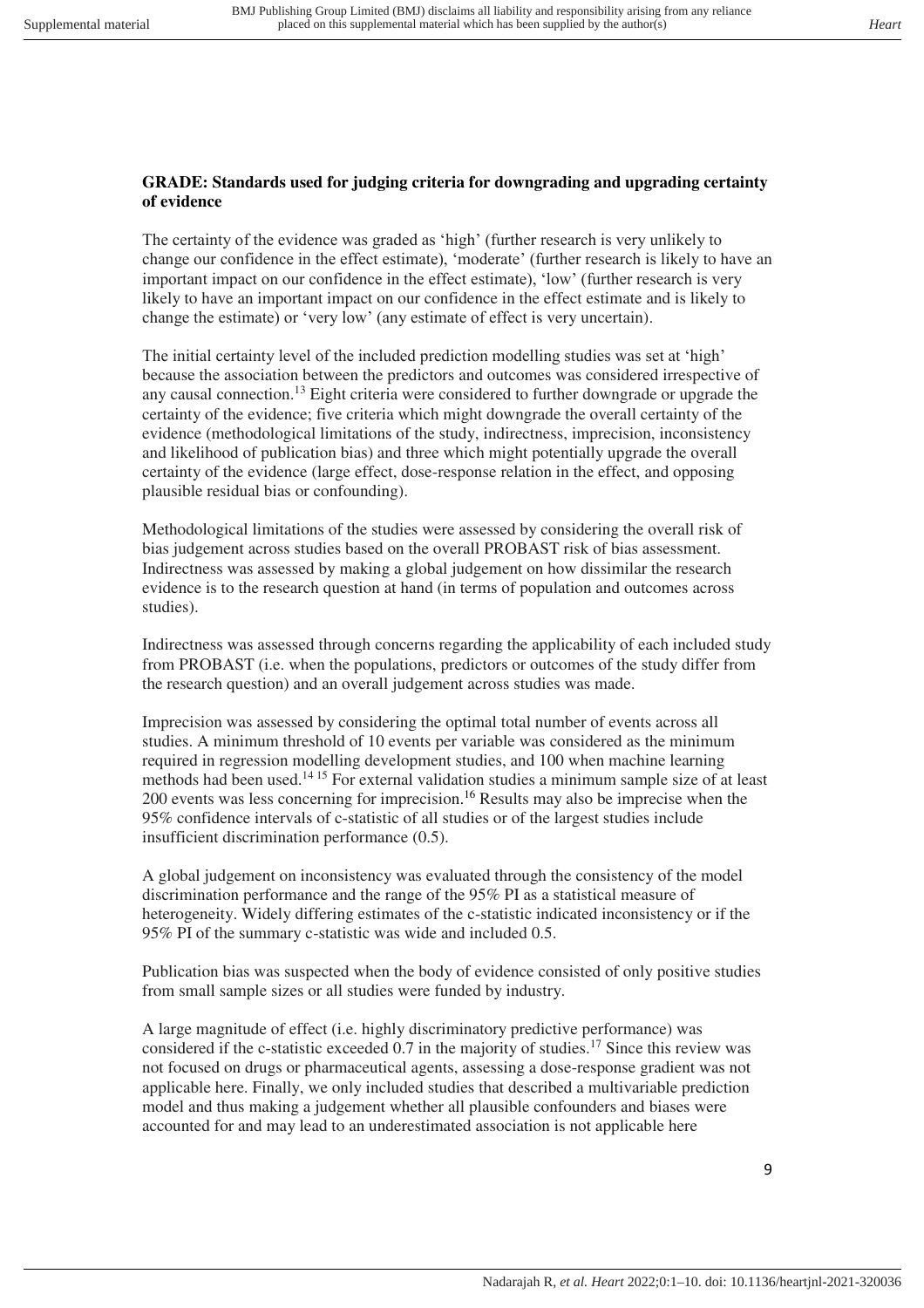## **SUPPLEMENTARY RESULTS**

## **Supplementary Table S1: Outcomes of studies reporting on prediction models**

| Predicti                       | <b>Study</b>               | <b>Study</b>                        | <b>Observed</b><br>AF/total                                                                             | <b>Discrimination</b> |                             | Calibration   |                     | Follow up       | <b>RoB</b><br>Partici- | <b>RoB</b><br><b>Overall</b> |
|--------------------------------|----------------------------|-------------------------------------|---------------------------------------------------------------------------------------------------------|-----------------------|-----------------------------|---------------|---------------------|-----------------|------------------------|------------------------------|
| on<br><b>Model</b>             | aim                        | (cohort)                            | population<br>95%CI<br>$c$ -statistic<br>$(\%)$                                                         |                       | p-value<br>of GOF<br>test   | O: E<br>ratio | duration<br>(years) | pants<br>domain |                        |                              |
|                                |                            |                                     | Models originally derived for another purpose but tested for prediction of incident atrial fibrillation |                       |                             |               |                     |                 |                        |                              |
| CHADS <sub>2</sub>             | EV                         | Chao 2013<br>(NHIRD)                | 9,187/<br>702,502<br>(1.30)                                                                             | 0.713                 | $0.707 -$<br>0.719          | $\rm N/A$     | $\rm N/A$           | 10              | $\mathbf{L}$           | H                            |
|                                | EV                         | Saliba 2016<br>(ClalitHS)           | 23,223/<br>1,062,073<br>(2.19)                                                                          | 0.728                 | $0.711 -$<br>$0.731\dagger$ | N/A           | N/A                 | 3               | $\mathbf U$            | H                            |
|                                | $\mathop{\rm EV}\nolimits$ | Li 2019<br>(YMID)                   | 921/471,446<br>(0.20)                                                                                   | 0.632                 | $0.604 -$<br>0.660          | N/A           | N/A                 | 11              | $\mathbf{L}$           | $\,$ H                       |
|                                | EV                         | Li 2019<br>(NHIS-<br><b>HEALS</b> ) | 12,143/<br>451,199<br>(2.69)                                                                            | 0.637                 | $0.632 -$<br>0.642          | N/A           | N/A                 | 11              | H                      | H                            |
|                                | EV                         | Kim 2020<br>(NHIS-NSC)              | 5,824/<br>432,587<br>(1.35)                                                                             | 0.652                 | $0.646 -$<br>0.657          | N/A           | N/A                 | $\sqrt{5}$      | H                      | H                            |
| CHA <sub>2</sub> DS<br>2-VASc  | $\mathop{\rm EV}\nolimits$ | Saliba 2016<br>(ClalitHS)           | 23,2237<br>1,062,073<br>(2.19)                                                                          | 0.744                 | $0.741 -$<br>0.747          | N/A           | N/A                 | $\mathfrak{Z}$  | $\mathbf U$            | H                            |
|                                | EV                         | Li 2019<br>(YMID)                   | 921/471,446<br>(0.20)                                                                                   | 0.687                 | $0.659 -$<br>0.716          | $\rm N/A$     | N/A                 | 11              | $\mathbf{L}$           | $\, {\rm H}$                 |
|                                | $\mathop{\rm EV}\nolimits$ | Li 2019<br>(NHIS-<br>HEALS)         | 12,143/<br>451,199<br>(2.69)                                                                            | 0.637                 | $0.632 -$<br>0.642          | $\rm N/A$     | $\rm N/A$           | 11              | $H_{\rm}$              | H                            |
|                                | EV                         | Himmelreich<br>2020 (Nivel-<br>PCD) | 5,264/<br>111,475<br>(4.72)                                                                             | 0.669                 | $0.661 -$<br>0.677          | N/A           | $\rm N/A$           | $\sqrt{5}$      | $\mathbf{L}$           | H                            |
|                                | $\mathop{\rm EV}\nolimits$ | Kim 2020<br>(NHIS-NSC)              | 5,824/<br>432,587<br>(1.35)                                                                             | 0.654                 | $0.646 -$<br>0.661          | $\rm N/A$     | $\rm N/A$           | 5               | H                      | H                            |
| <b>HATCH</b>                   | $\mathop{\rm EV}\nolimits$ | Suenari 2017<br>(NHIRD)             | 9,174/<br>670,804<br>(1.40)                                                                             | 0.716                 | $0.710 -$<br>0.723          | N/A           | N/A                 | $\overline{9}$  | $\mathbf{L}$           | U                            |
|                                | $\mathop{\rm EV}\nolimits$ | Li 2019<br>(YMID)                   | 921/471,446<br>(0.20)                                                                                   | 0.633                 | $0.598 -$<br>0.667          | N/A           | $\rm N/A$           | 11              | $\mathbf{L}$           | H                            |
|                                | EV                         | Li 2019<br>(NHIS-<br>HEALS)         | 12,143/<br>451,199<br>(2.69)                                                                            | 0.646                 | $0.641 -$<br>0.651          | $\rm N/A$     | $\rm N/A$           | 11              | $H_{\rm}$              | $\, {\rm H}$                 |
|                                | EV                         | Kim 2020<br>(NHIS-NSC)              | 5,824/<br>432,587<br>(1.35)                                                                             | 0.669                 | $0.661 -$<br>0.676          | $\rm N/A$     | N/A                 | $5\,$           | H                      | H                            |
|                                | $\mathop{\rm EV}\nolimits$ | Hu-WS 2020<br>(NHIRD)               | 12,051/<br>692,691<br>(1.74)                                                                            | $0.771*$              | $0.767 -$<br>0.775          | $\rm N/A$     | N/A                 | 14              | L                      | H                            |
| <b>Machine Learning models</b> |                            |                                     |                                                                                                         |                       |                             |               |                     |                 |                        |                              |
| <b>CPRD</b>                    | D                          | Hill 2019<br>(CPRD)                 | 95,607/<br>2,994,837<br>$(3.19)^{+}$                                                                    | $0.827*$              | $0.826 -$<br>0.828          | $\rm N/A$     | $\rm N/A$           | 11              | $\Gamma$               | H                            |

10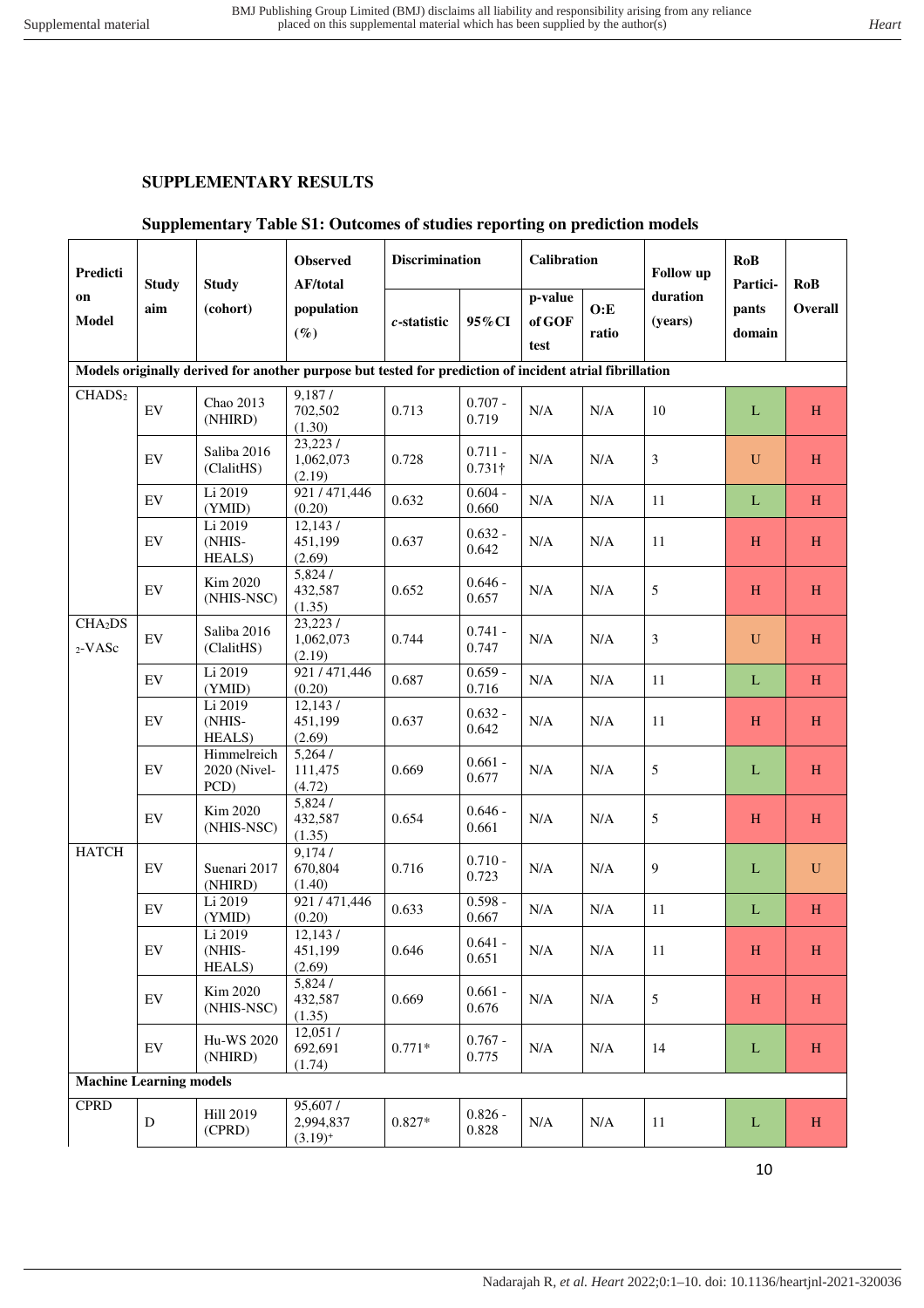|                           | EV          | Sekelj 2020<br>(Discover)           | 17,880/<br>604,135<br>(2.96)                                  | $0.870*$ | $0.867 -$<br>0.873 | N/A   | N/A       | 8  | L | H |
|---------------------------|-------------|-------------------------------------|---------------------------------------------------------------|----------|--------------------|-------|-----------|----|---|---|
| <b>NHIRD</b>              | $D^{\#}$    | Hu-WS 2019<br>(NHIRD)               | 14,212/<br>682,237<br>(2.08)                                  | 0.948    | $0.947 -$<br>0.949 | N/A   | N/A       | 14 | L | H |
| NHIS-<br>NSC <sup>§</sup> | $\mathbf D$ | Kim 2020<br>(NHIS-NSC)              | 5,824/<br>432,587<br>(1.35)                                   | 0.845    | $0.837 -$<br>0.853 | N/A   | N/A       | 5  | H | H |
|                           |             |                                     | <b>Regression Models derived in electronic health records</b> |          |                    |       |           |    |   |   |
| C <sub>2</sub> HEST       | D           | Li 2019<br>(YMID)                   | 921/471,446<br>(0.20)                                         | 0.750    | $0.730 -$<br>0.770 | N/A   | N/A       | 11 | L | H |
|                           | EV          | Li 2019<br>(NHIS-<br><b>HEALS</b> ) | 12,143/<br>451,199<br>(2.69)                                  | 0.654    | $0.649 -$<br>0.659 | N/A   | N/A       | 11 | H | H |
|                           | EV          | Hu-WS 2020<br>(NHIRD)               | 12,051/<br>692,691<br>(1.74)                                  | $0.790*$ | $0.785 -$<br>0.793 | N/A   | N/A       | 14 | L | H |
| <b>MHS</b>                | D           | Aronson<br>2018 (MHS)               | 5,660 / 96,778<br>(5.80)                                      | 0.743    | $0.737 -$<br>0.749 | N/A   | $0.970**$ | 10 | L | H |
|                           |             |                                     | Regression model derived in a prospective cohort design       |          |                    |       |           |    |   |   |
| <b>CHARG</b>              | EV          | <b>Hill 2019</b><br>(CPRD)          | 95,607/<br>2,994,837<br>$(3.19)^{+}$                          | $0.725*$ | $0.723 -$<br>0.727 | N/A   | N/A       | 11 | L | H |
| $E-AF$                    | EV          | Himmelreich<br>2020 (Nivel-<br>PCD) | 5,264/<br>111,475<br>(4.72)                                   | 0.736    | $0.727 -$<br>0.744 | 0.001 | 0.69      | 5  | L | H |

AF, Atrial Fibrillation; CHADS<sub>2</sub>, Congestive heart failure, Hypertension, Age >75, Diabetes mellitus, prior Stroke or transient ischemic attack [2 points]; CHA2DS2-VASc, Congestive heart failure, Hypertension, Age >75 [2 points], Stroke/transient ischemic attack/thromboembolism [2 points], Vascular disease, Age 65-74, Sex Category; CHARGE-AF, Cohorts for Heart and Aging Research in Genomic Epidemiology; C2HEST, Coronary artery disease / Chronic obstructive pulmonary disease [1 point each], Hypertension, Elderly (Age ≥75, 2 points), Systolic heart failure, Thyroid disease (hyperthyroidism); CI, Confidence Interval; ClalitHS, Clalit Health Services; CPRD, Clinical Practice Research Datalink; D, derivation; EHR, electronic health records; EV, external validation; GOF, goodness-of-fit; H, high; HATCH, Hypertension, Age, stroke or Transient ischemic attack, Chronic obstructive pulmonary disease, Heart failure; L, low; MHS, Maccabi Healthcare Services; NHIRD, National Health Insurance Research Database; NHIS-HEALS, National Health Insurance Service - Health screening Cohort; NHIS-NSC, National Health Insurance Service-based National Sample Cohort; Nivel-PCD, Netherlands Institute for Health Services Research Primary Care Database; N/A, not available; O:E, observed versus expected events; ROB, risk of bias; U, unclear; YMID, Yunnan Medical Insurance Database.

\* 95% CI for *c-*statistic not reported in article, so estimated from the reported *c-*statistic according to methods described by Debray *et al.* 2017; \*\* For Aronson 2018 the reported O:E was extracted by Himmelreich *et al.*  2020; # In Hu-WS 2019 the authors do an EV but in a subset of the NHIRD dataset pertaining to secondary care inpatients, preventing us from including this data into this review; † In Saliba 2016 the 95% upper CI for *c*statistic is reported as 0.725 but this is Ler than the stated *c-*statistic of 0.728, so the 95% upper CI has been estimated from the reported *c*-statistic according to methods described by Debray *et al.* 2017; <sup>+</sup> In Hill 2019 a total of 2,994,837 patients were included in the baseline model with 167,672 included in the time-varying model. The number of events are not differentiated between baseline and time-varying model. This dataset was divided between training (1,996,788) and holdout (998,049) for testing but number of events in each are not reported. For the EV of CHARGE-AF it is not specified which subset of the data is used for validation; § In Kim 2020 prediction model development using machine learning was completed both with and without the predictor PM<sub>2.5</sub> - which is fine particular matter air pollution. In this analysis we have only included the model without PM2.5 as it is judged not to be a predictor that would be routinely available in primary care or population EHR.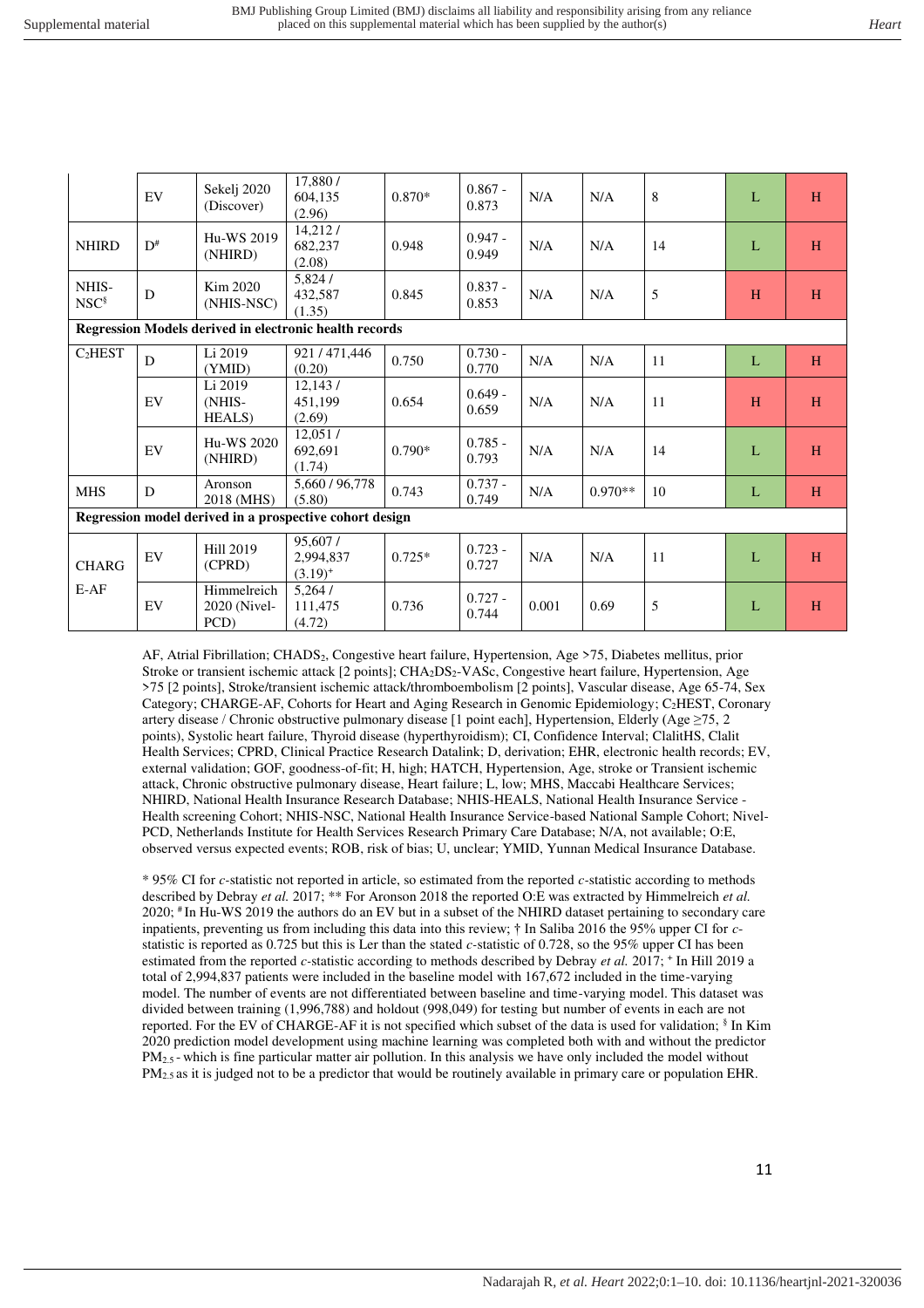#### **Supplementary Table S2: Performance of machine learning and traditional regression techniques during model development**

| Technique                  | <b>Discrimination</b> |                 | <b>Calibration</b>     |           |  |  |  |  |
|----------------------------|-----------------------|-----------------|------------------------|-----------|--|--|--|--|
|                            | $c$ -statistic        | 95%CI           | p-value of GOF<br>test | O:E ratio |  |  |  |  |
| <b>Hill 2019 (CPRD)</b>    |                       |                 |                        |           |  |  |  |  |
| Neural network             | $0.818*$              | $0.817 - 0.819$ | N/A                    | N/A       |  |  |  |  |
| Random forest              | $0.812*$              | $0.811 - 0.813$ | N/A                    | N/A       |  |  |  |  |
| Support vector             |                       |                 |                        |           |  |  |  |  |
| machine                    | $0.811*$              | $0.810 - 0.812$ | N/A                    | N/A       |  |  |  |  |
| Logistic LASSO             | $0.811*$              | $0.810 - 0.812$ | N/A                    | N/A       |  |  |  |  |
| Traditional                |                       |                 |                        |           |  |  |  |  |
| regression                 | $0.797*$              | $0.796 - 0.798$ | N/A                    | N/A       |  |  |  |  |
| <b>Hu-WS 2019 (NHIRD)</b>  |                       |                 |                        |           |  |  |  |  |
| Random forest              | 0.948                 | $0.947 - 0.949$ | N/A                    | N/A       |  |  |  |  |
| <b>Kim 2020 (NHIS-NSC)</b> |                       |                 |                        |           |  |  |  |  |
| Extreme gradient           |                       |                 |                        |           |  |  |  |  |
| boosting                   | 0.845                 | $0.837 - 0.853$ | N/A                    | N/A       |  |  |  |  |
| Random forest              | 0.838                 | $0.830 - 0.846$ | N/A                    | N/A       |  |  |  |  |
| Naïve Bayes                | 0.833                 | $0.825 - 0.841$ | N/A                    | N/A       |  |  |  |  |
| Deep neural                |                       |                 |                        |           |  |  |  |  |
| network                    | 0.813                 | $0.800 - 0.826$ | N/A                    | N/A       |  |  |  |  |
| Decision tree              | 0.801                 | $0.787 - 0.815$ | N/A                    | N/A       |  |  |  |  |
| Support vector             | 0.766                 | $0.757 - 0.775$ | N/A                    | N/A       |  |  |  |  |
| machine                    |                       |                 |                        |           |  |  |  |  |
| Traditional                | 0.684                 | $0.675 - 0.693$ | N/A                    |           |  |  |  |  |
| Regression                 |                       |                 |                        | N/A       |  |  |  |  |

CI, Confidence Interval; CPRD, Clinical Practice Research Datalink; GOF, goodness-of-fit; LASSO, least absolute shrinkage and selection operator; N/A, not available; NHIRD, National Health Insurance Research Database; NHIS-NSC, National Health Insurance Service-based National Sample Cohort; O:E, observed versus expected events.

\* 95% CI for *c-*statistic not reported in article, so estimated from the reported *c-*statistic according to methods described by Debray *et al.* 2017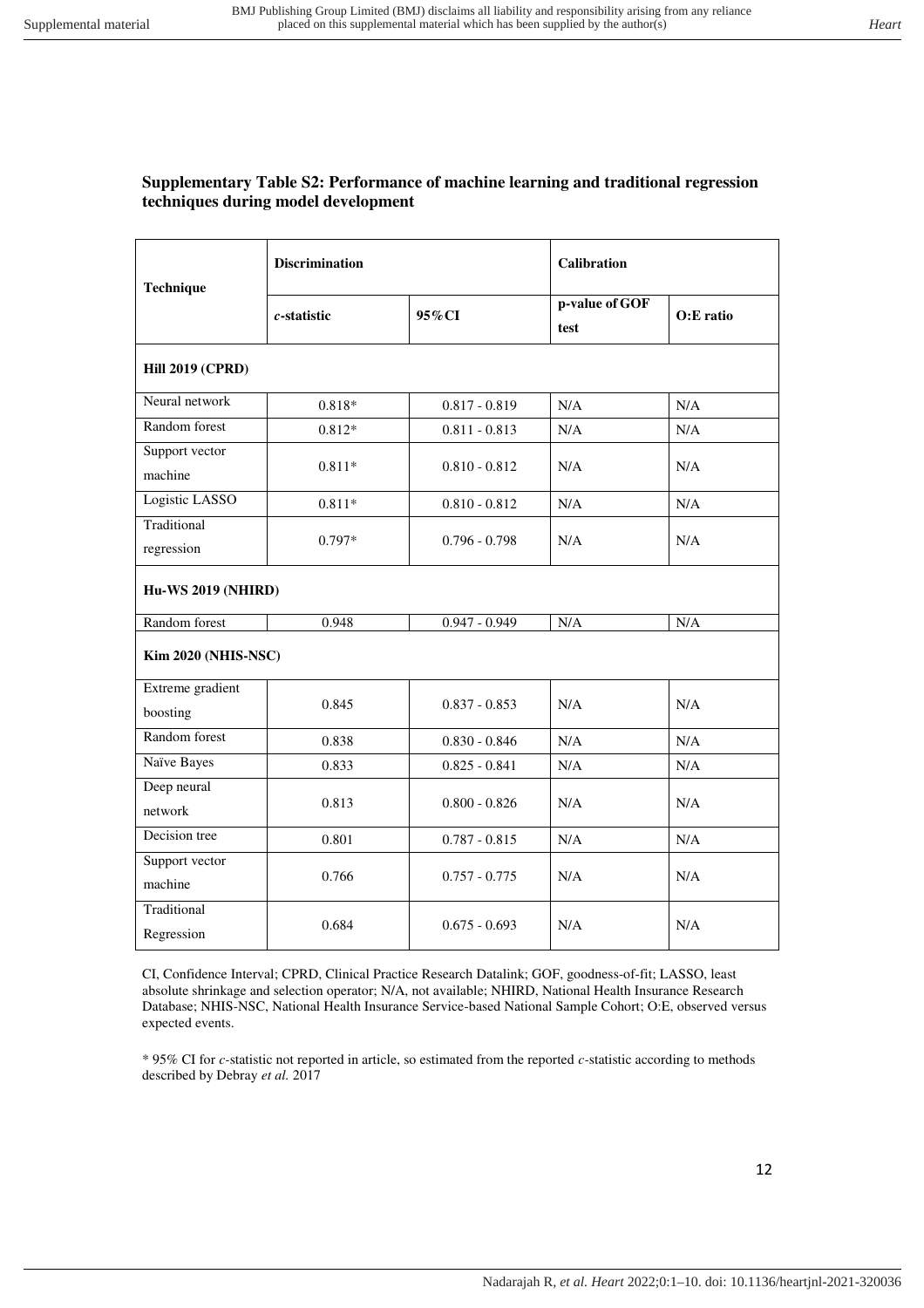# **Supplementary Table S3a: Baseline variables used in prediction models**

| <b>Model</b>                           | <b>Predictors</b>                                             |                                                                                                                                                                                 |                                  |                                                                                                                                       |                                                                                         |  |  |  |  |
|----------------------------------------|---------------------------------------------------------------|---------------------------------------------------------------------------------------------------------------------------------------------------------------------------------|----------------------------------|---------------------------------------------------------------------------------------------------------------------------------------|-----------------------------------------------------------------------------------------|--|--|--|--|
|                                        | <b>Patient characteristics</b>                                | <b>Medical History</b>                                                                                                                                                          | <b>Physical</b><br>measurements  | <b>Investigations</b>                                                                                                                 | Other                                                                                   |  |  |  |  |
|                                        |                                                               | Models originally derived for another purpose but tested for prediction of incident atrial fibrillation                                                                         |                                  |                                                                                                                                       |                                                                                         |  |  |  |  |
| CHADS <sub>2</sub>                     | Age                                                           | Hypertension, CHF, diabetes mellitus, CVA                                                                                                                                       |                                  |                                                                                                                                       |                                                                                         |  |  |  |  |
| CHA <sub>2</sub> DS <sub>2</sub> -VASc | Age, sex                                                      | Hypertension, CHF, stroke/TIA/thromboembolism,<br>vascular disease                                                                                                              |                                  |                                                                                                                                       |                                                                                         |  |  |  |  |
| <b>HATCH</b>                           | Age                                                           | Hypertension, CHF, stroke/TIA, COPD                                                                                                                                             |                                  |                                                                                                                                       |                                                                                         |  |  |  |  |
| <b>Machine Learning models</b>         |                                                               |                                                                                                                                                                                 |                                  |                                                                                                                                       |                                                                                         |  |  |  |  |
| <b>CPRD</b>                            | Age, sex, race, smoking<br>status                             | Hypertension, anti-hypertensive medication, CHF,<br>congenital heart disease, MI, LVH, type 1 DM, type<br>2 DM                                                                  | Height, weight,<br>BMI, SBP, DBP |                                                                                                                                       |                                                                                         |  |  |  |  |
| <b>NHIRD</b>                           | Age (years), age group,<br>sex                                | Hypertension, CHF, COPD, rheumatological<br>disease, dyslipidaemia, DM, CVA or TIA, sleep<br>disorder, cancer, hyperthyroidism, vascular disease,<br>gout, CKD or ESRD, anaemia |                                  |                                                                                                                                       | Follow-up<br>duration (years),<br>mean CHA <sub>2</sub> DS <sub>2</sub> -<br>VASC score |  |  |  |  |
| NHIS-NSC*                              | Age, sex, smoking (pack-<br>year), alcohol                    | Hypertension, CHF, MI, vascular disease,<br>stroke/TIA, COPD                                                                                                                    | <b>BMI. SBP</b>                  | Triglycerides, total<br>cholesterol, HDL<br>cholesterol, LDL<br>cholesterol, eGFR, GGT,<br>fasting blood glucose,<br>Haemoglobin, AST | Socioeconomic<br>status                                                                 |  |  |  |  |
|                                        | <b>Regression Models derived in electronic health records</b> |                                                                                                                                                                                 |                                  |                                                                                                                                       |                                                                                         |  |  |  |  |
| C <sub>2</sub> HEST                    | Age                                                           | Hypertension, ischaemic heart disease, CHF, COPD,<br>thyroid disease                                                                                                            |                                  |                                                                                                                                       |                                                                                         |  |  |  |  |
| <b>MHS</b>                             | Age, sex                                                      | Anti-hypertensive medication, MI, CHF, peripheral<br>vascular disease, inflammatory disease in a female,<br><b>COPD</b>                                                         | <b>BMI, SBP</b>                  |                                                                                                                                       |                                                                                         |  |  |  |  |
|                                        | Regression model derived in a prospective cohort design       |                                                                                                                                                                                 |                                  |                                                                                                                                       |                                                                                         |  |  |  |  |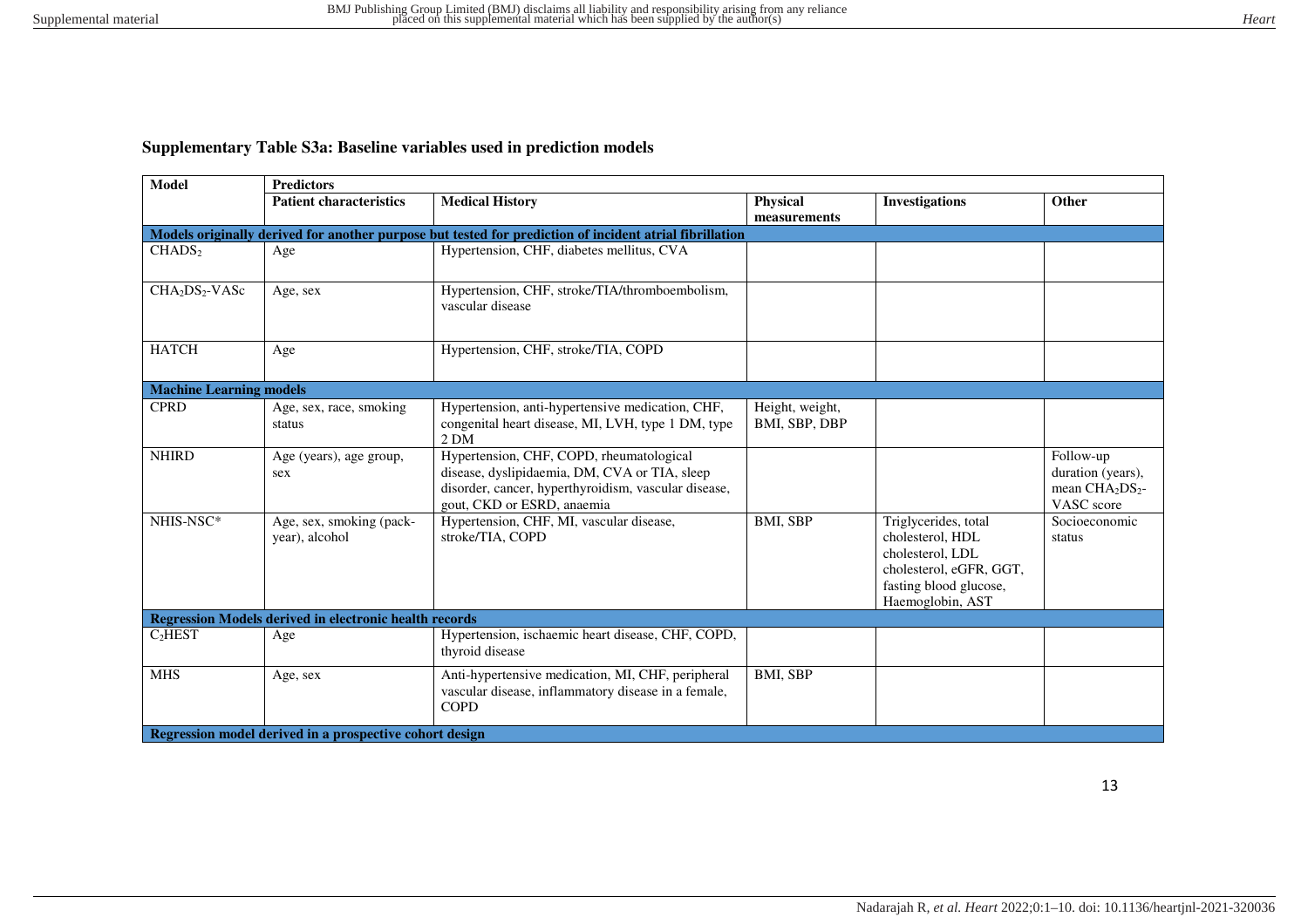| <b>CHARGE-AF</b> | Age, race, smoking status | Anti-hypertensive medication, MI, CHF, DM | Height, weight,<br>SBP, DBP |  |  |
|------------------|---------------------------|-------------------------------------------|-----------------------------|--|--|
|------------------|---------------------------|-------------------------------------------|-----------------------------|--|--|

#### Supplementary Table S3b: Time-varying variables in CPRD model of *Hill et al*<sup>18</sup>

| <b>Variable</b>                                                                                                   | Description of time-varying component                                                                                                                                                                                                |
|-------------------------------------------------------------------------------------------------------------------|--------------------------------------------------------------------------------------------------------------------------------------------------------------------------------------------------------------------------------------|
| <b>Patient Characteristics</b>                                                                                    |                                                                                                                                                                                                                                      |
| Age                                                                                                               | Age in years at start of each 91-day quarter                                                                                                                                                                                         |
| Sex                                                                                                               | Male or female                                                                                                                                                                                                                       |
| Race                                                                                                              | Known white or other                                                                                                                                                                                                                 |
| Smoking status                                                                                                    | Known current smoker or other                                                                                                                                                                                                        |
| Height                                                                                                            | Latest recorded value                                                                                                                                                                                                                |
| Weight                                                                                                            | A new set of predictors was derived using clinical measurements over the year prior to AF date (or equivalent for matched non-<br>AF patients):                                                                                      |
| BMI                                                                                                               | latest value recorded in each quarter<br>$\bullet$<br>difference between latest and earliest values recorded in total                                                                                                                |
| <b>DBP</b>                                                                                                        | difference between min and max values in each quarter<br>$\bullet$<br>difference between min and max values across successive quarters                                                                                               |
| <b>SBP</b>                                                                                                        | difference between min and max values recorded in total<br>number of measurements recorded in each quarter<br>٠<br>number of measurements recorded in total                                                                          |
| <b>Medical History</b>                                                                                            |                                                                                                                                                                                                                                      |
| Hypertension<br>Anti-hypertensive medication<br><b>CHF</b><br>Ischaemic heart disease<br>Congenital heart disease | For each comorbidity, a new set of predictors was derived to indicate whether an event was observed in each quarter over the<br>year prior to AF diagnosis (or equivalent for matched non-AF patients), or at any time prior to this |
| МI<br><b>LVH</b>                                                                                                  |                                                                                                                                                                                                                                      |
| Type 1 DM<br>Type 2 DM                                                                                            |                                                                                                                                                                                                                                      |
|                                                                                                                   |                                                                                                                                                                                                                                      |

AF, Atrial Fibrillation; AST, aspartate aminotransferase; BMI, body mass index; CHADS<sub>2</sub>, Congestive heart failure, Hypertension, Age >75, Diabetes mellitus, prior Stroke or transient ischemic attack [2 points]; CHA<sub>2</sub>DS<sub>2</sub>-VASc, Congestive heart failure, Hypertension, Age >75 [2 points], Stroke/transient ischemic attack/thromboembolism [2 points]; CHARGE-AF, Cohorts for Heart and Aging Research in Genomic Epidemiology; C<sub>2</sub>HEST, Coronary artery disease / Chronic obstructive pulmonary disease [1 point

14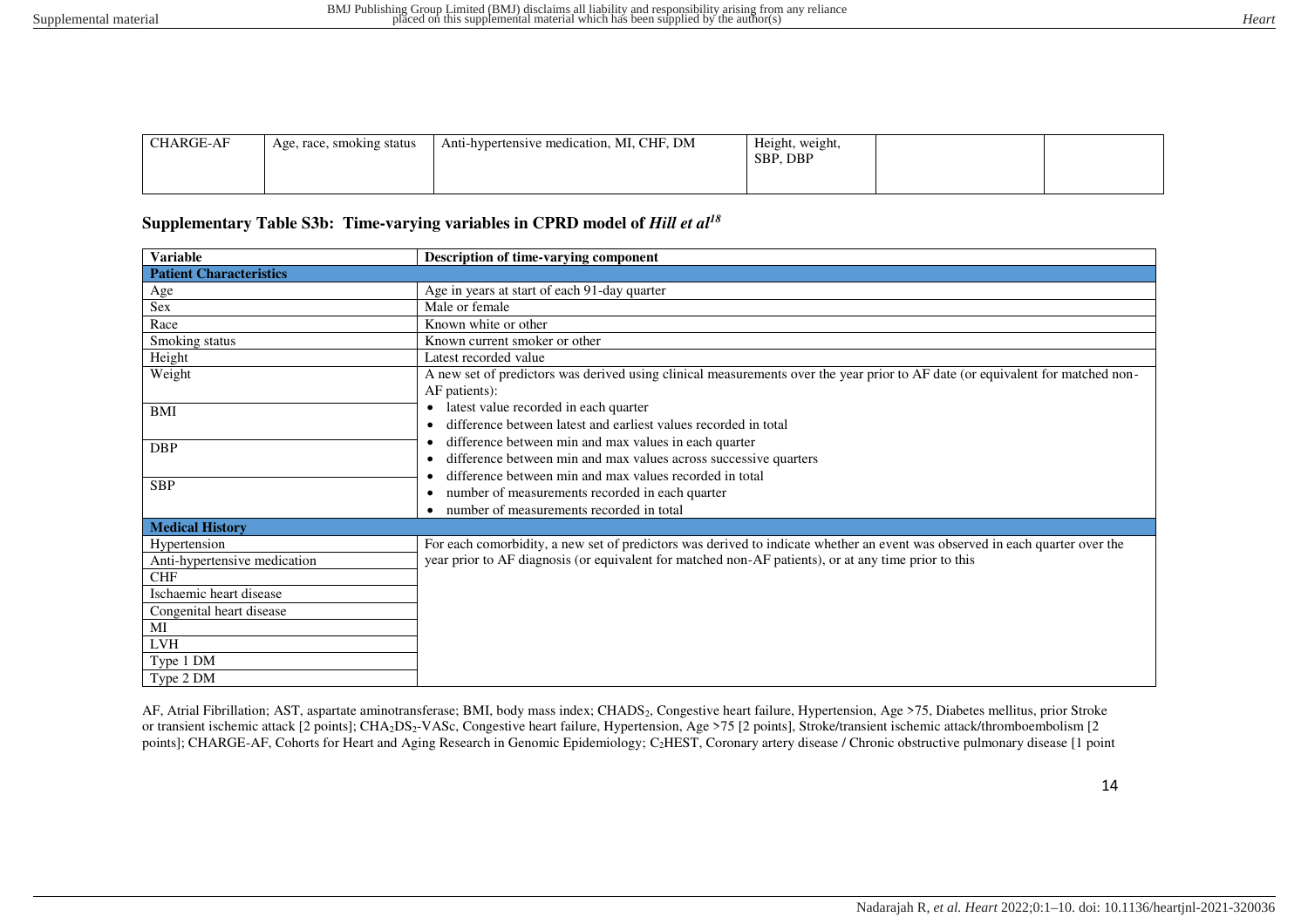each], Hypertension, Elderly (Age ≥75, 2 points), Systolic heart failure, Thyroid disease (hyperthyroidism); CHF, chronic heart failure; CKD, chronic kidney disease; COPD, chronic obstructive pulmonary disease; CPRD, Clinical Practice Research Datalink; CVA, cerebrovascular accident; DBP, diastolic blood pressure; DM, diabetes mellitus; eGFR, estimated glomerular filtration rate; ESRD, end-stage renal disease; GGT, gamma glutamyl transferase; HATCH, Hypertension, Age, stroke or Transient ischemic attack, Chronic obstructive pulmonary disease, Heart failure; HDL, high density lipoprotein; L, low; LDL, low density lipoprotein; LVH, left ventricular hypertrophy; MHS, Maccabi Healthcare Services; MI, myocardial infarction; NHIRD, National Health Insurance Research Database; NHIS-HEALS, National Health Insurance Service - Health screening Cohort; NHIS-NSC, National Health Insurance Service-based National Sample Cohort; SBP, systolic blood pressure; TIA, transient ischaemic attack.  $*$  In Kim 2020 prediction model development using machine learning was completed both with and without the predictor  $PM_{2.5}$ -which is fine particular matter air pollution. In this analysis we have only included the model without PM<sub>2.5</sub> as it is judged not to be a predictor that would be routinely available in primary care or population EHR.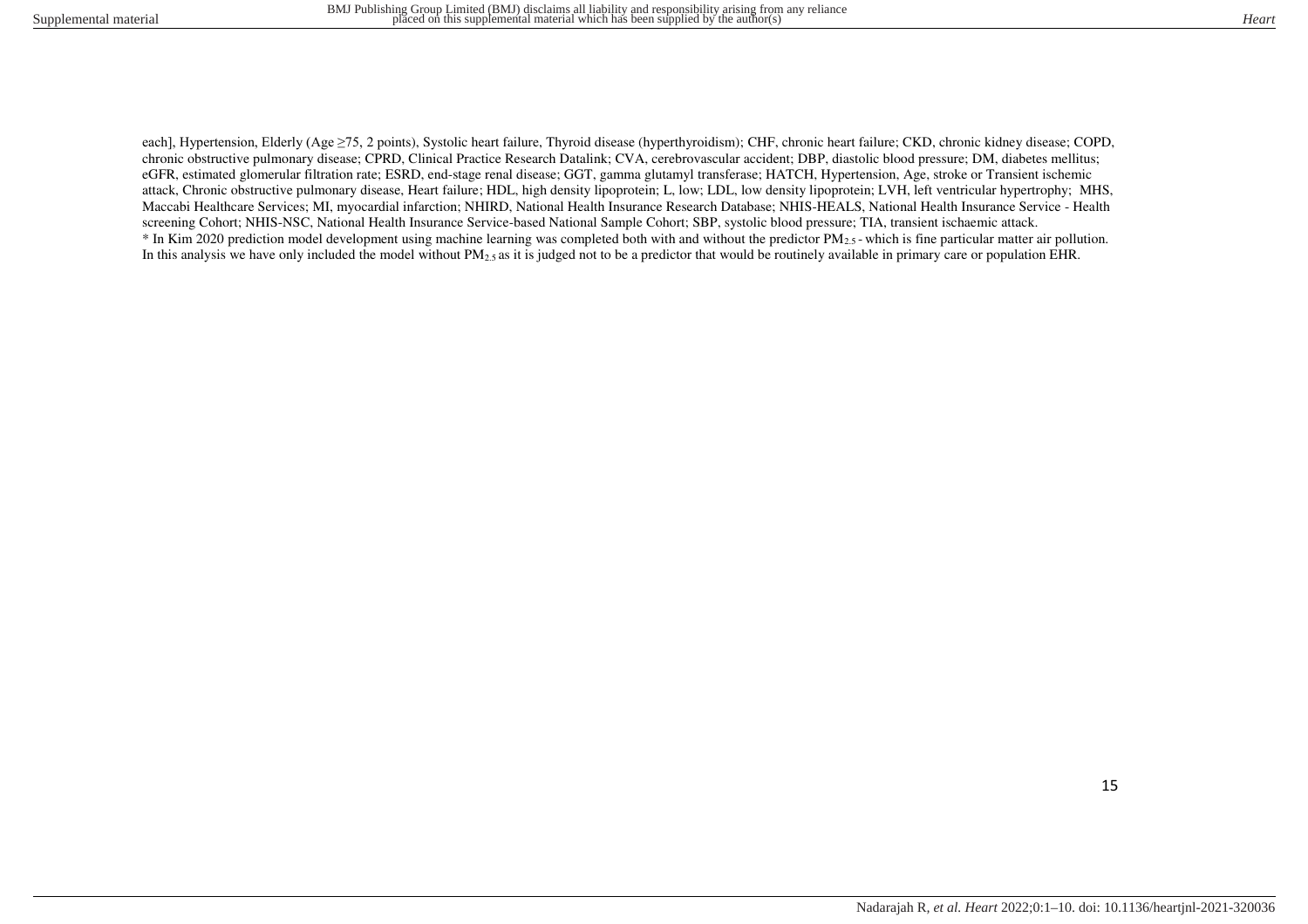## **Supplementary Table S4: Risk of bias and applicability assessment for each PROBAST domain**

| <b>Study</b>        | Model               | Aim                    | RoB<br><b>Participants</b> | RoB<br><b>Predictors</b> | RoB<br>Outcome | RoB<br>Analysis | <b>Applicability</b><br>Participants | <b>Applicability</b><br><b>Predictors</b> | <b>Applicability</b><br><b>Outcomes</b> | Overall<br>RoB            | Overall<br><b>Applicability</b> |
|---------------------|---------------------|------------------------|----------------------------|--------------------------|----------------|-----------------|--------------------------------------|-------------------------------------------|-----------------------------------------|---------------------------|---------------------------------|
| Aronson<br>2018     | <b>MHS</b>          | D                      | $\mathbf{L}$               | L                        | $\mathbf{L}$   | $\, {\rm H}$    | L                                    | $\mathbf L$                               | $\mathbf L$                             | H                         | $\mathbf{L}$                    |
| Chao 2013           | CHADS <sub>2</sub>  | EV                     | $\mathbf L$                | $\mathbf L$              | ${\bf U}$      | $\, {\rm H}$    | $\mathbf L$                          | $\mathbf L$                               | $\mathbf L$                             | $\boldsymbol{\mathrm{H}}$ | $\mathbf L$                     |
| Hill 2019           | <b>CPRD</b>         | $\mathbf D$            | $\mathbf L$                | L                        | H              | $\mathbf U$     | $\mathbf L$                          | L                                         | $\mathbf L$                             | H                         | L                               |
| <b>Hill 2019</b>    | CHARGE-<br>$\rm AF$ | EV                     | L                          | L                        | H              | $\mathbf U$     | $\mathbf L$                          | L                                         | $\mathbf L$                             | H                         | $\mathbf L$                     |
| Himmelreich<br>2020 | CHARGE-<br>$\rm AF$ | EV                     | L                          | L                        | $\mathbf L$    | H               | $\mathbf L$                          | L                                         | $\mathbf L$                             | H                         | L                               |
| Himmelreich<br>2020 | $CHA2DS2$ -<br>VASc | EV                     | $\mathbf{L}$               | L                        | $\mathbf L$    | H               | $\mathbf L$                          | L                                         | $\mathbf L$                             | H                         | L                               |
| Hu-WS 2019          | <b>NHIRD</b>        | D                      | L                          | H                        | $\mathbf L$    | H               | $\mathbf L$                          | H                                         | $\mathbf L$                             | H                         | H                               |
| Hu-WS 2020          | C <sub>2</sub> HEST | EV                     | $\mathbf L$                | L                        | ${\bf U}$      | H               | $\mathbf L$                          | $\mathbf L$                               | ${\bf U}$                               | H                         | ${\bf U}$                       |
| Hu-WS 2020          | <b>HATCH</b>        | EV                     | L                          | L                        | $\mathbf U$    | H               | $\mathbf L$                          | L                                         | $\mathbf U$                             | H                         | $\mathbf U$                     |
| Kim 2020            | NHIS-NSC            | $\mathbf D$            | $\, {\rm H}$               | L                        | $\mathbf L$    | H               | $\mathbf L$                          | L                                         | $\mathbf L$                             | $\boldsymbol{\mathrm{H}}$ | $\mathbf L$                     |
| Kim 2020            | CHADS <sub>2</sub>  | EV                     | H                          | L                        | $\mathbf L$    | H               | $\mathbf L$                          | L                                         | $\mathbf L$                             | H                         | $\mathbf L$                     |
| Kim 2020            | $CHA2DS2$ -<br>VASc | EV                     | H                          | $\mathbf L$              | $\mathbf L$    | H               | $\mathbf L$                          | L                                         | $\mathbf L$                             | H                         | $\mathbf L$                     |
| Kim 2020            | <b>HATCH</b>        | EV                     | H                          | $\mathbf L$              | $\mathbf L$    | H               | $\mathbf L$                          | L                                         | $\mathbf L$                             | H                         | $\mathbf L$                     |
| Li 2019             | C <sub>2</sub> HEST | D                      | L                          | L                        | L              | H               | $\mathbf L$                          | L                                         | $\mathbf L$                             | H                         | $\mathbf L$                     |
| Li 2019             | C <sub>2</sub> HEST | EV                     | H                          | L                        | $\mathbf L$    | H               | $\mathbf L$                          | $\mathbf L$                               | $\mathbf L$                             | H                         | $\mathbf L$                     |
| Li 2019             | CHADS <sub>2</sub>  | EV<br>(YMID)           | L                          | $\mathbf L$              | $\mathbf L$    | H               | $\mathbf L$                          | L                                         | $\mathbf L$                             | H                         | $\mathbf L$                     |
| Li 2019             | CHADS <sub>2</sub>  | EV<br>(NHIS-<br>HEALS) | H                          | L                        | L              | H               | L                                    | L                                         | $\mathbf L$                             | H                         | L                               |
| Li 2019             | $CHA2DS2$ -<br>VASc | EV<br>(YMID)           | L                          | L                        | $\mathbf L$    | H               | $\mathbf L$                          | L                                         | $\mathbf L$                             | H                         | L                               |
| Li 2019             | $CHA2DS2$ -<br>VASc | EV<br>(NHIS-<br>HEALS) | H                          | L                        | $\mathbf{L}$   | H               | L                                    | $\mathbf L$                               | $\mathbf L$                             | H                         | L                               |
| Li 2019             | <b>HATCH</b>        | EV<br>(YMID)           | L                          | L                        | L              | $\, {\rm H}$    | L                                    | L                                         | $\mathbf{L}$                            | $H_{\rm}$                 | L                               |
| Li 2019             | <b>HATCH</b>        | EV<br>(NHIS-<br>HEALS) | H                          | $\mathbf L$              | $\mathbf L$    | H               | $\mathbf L$                          | L                                         | $\mathbf L$                             | H                         | $\mathbf L$                     |
| Saliba 2016         | CHADS <sub>2</sub>  | EV                     | $\mathbf U$                | L                        | $\mathbf U$    | H               | $\mathbf L$                          | L                                         | $\mathbf L$                             | H                         | L                               |
| Saliba 2016         | $CHA2DS2$ -<br>VASc | EV                     | U                          | L                        | $\mathbf U$    | H               | L                                    | L                                         | $\mathbf L$                             | H                         | L                               |
| Sekelj 2020         | <b>CPRD</b>         | EV                     | $\mathbf L$                | L                        | H              | H               | $\mathbf L$                          | L                                         | $\mathbf L$                             | H                         | $\mathbf L$                     |
| Suenari 2017        | <b>HATCH</b>        | EV                     | $\mathbf{L}$               | L                        | L              | $\mathbf U$     | L                                    | L                                         | $\mathbf L$                             | $\mathbf U$               | L                               |

CHADS2, Congestive heart failure, Hypertension, Age >75, Diabetes mellitus, prior Stroke or transient ischemic attack [2 points]; CHA2DS2-VASc, Congestive heart failure, Hypertension, Age >75 [2 points], Stroke/transient ischemic attack/thromboembolism [2 points], Vascular disease, Age 65-74, Sex Category; CHARGE-AF, Cohorts for Heart and Aging Research in Genomic Epidemiology; C2HEST, Coronary artery disease / Chronic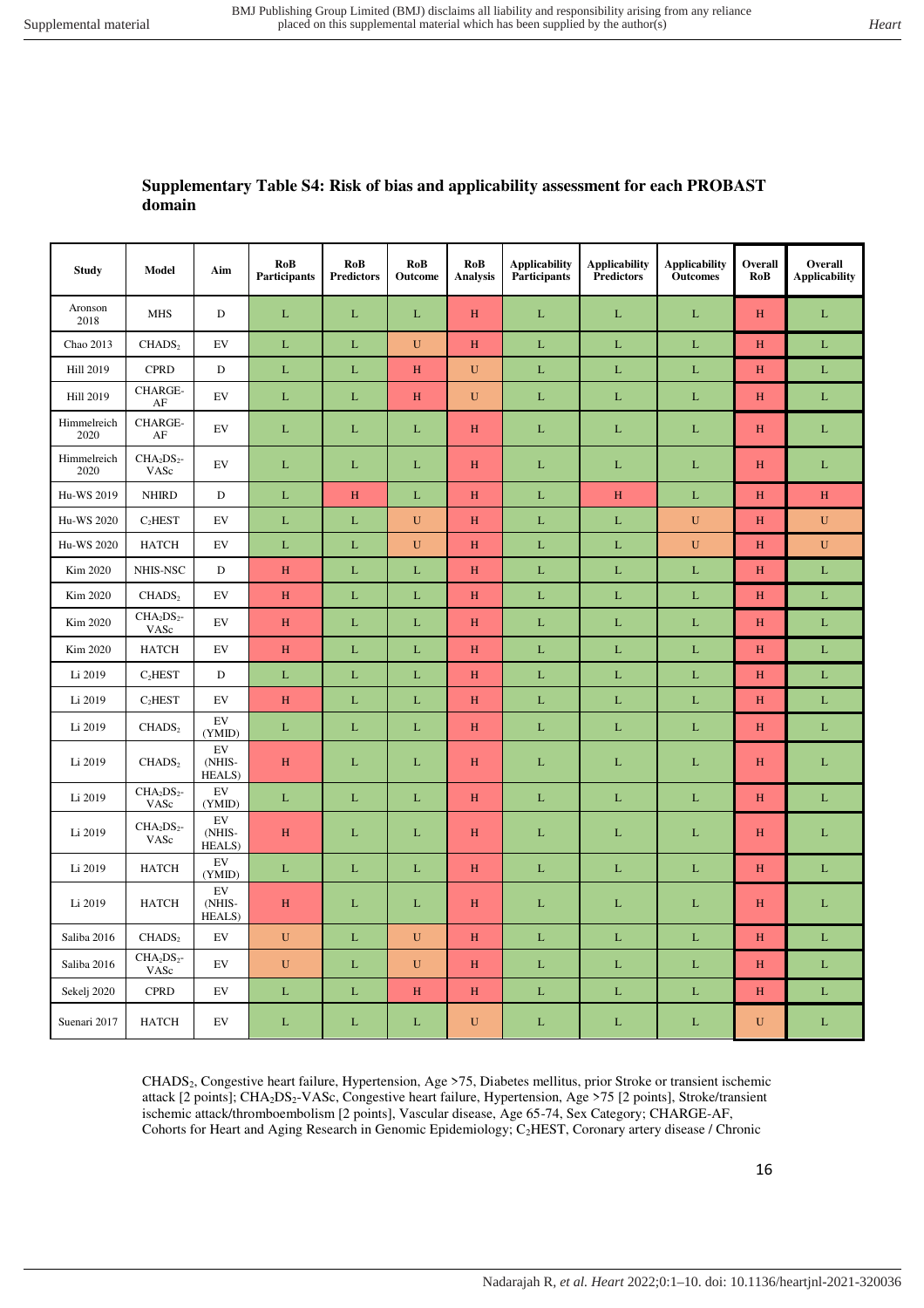obstructive pulmonary disease [1 point each], Hypertension, Elderly (Age ≥75, 2 points), Systolic heart failure, Thyroid disease (hyperthyroidism); ClalitHS, Clalit Health Service; CPRD, Clinical Practice Research Datalink; D, derivation; EV, external validation; H, high; HATCH, Hypertension, Age, stroke or Transient ischemic attack, Chronic obstructive pulmonary disease, Heart failure; L, low; MHS, Maccabi Healthcare Services; NHIRD, National Health Insurance Research Database; NHIS-HEALS, National Health Insurance Service - Health screening Cohort; NHIS-NSC, National Health Insurance Service (of Korea)-based National Sample Cohort; RoB, risk of bias; U, unclear; YMID, Yunnan Medical Insurance Database.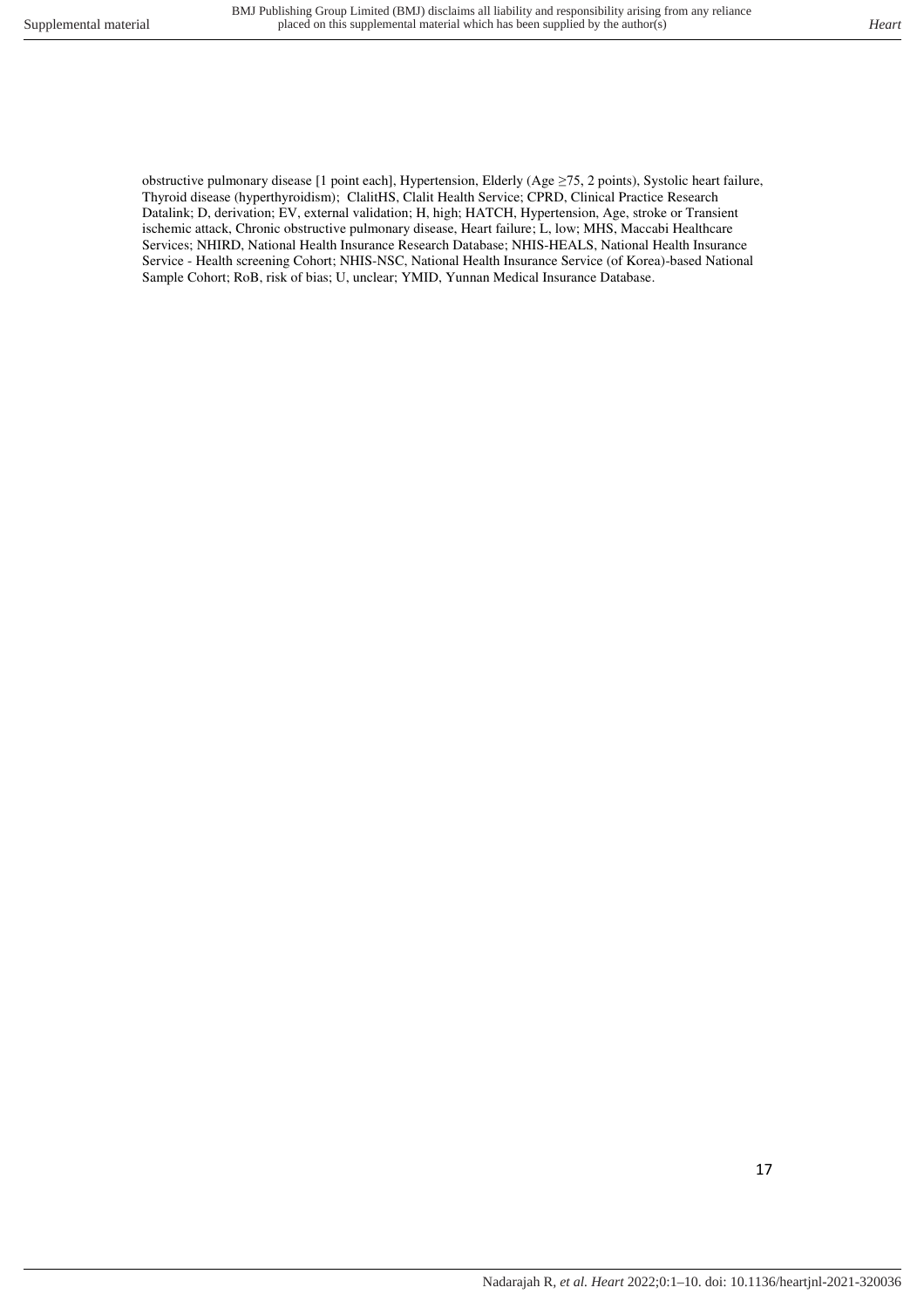# **Supplementary Table S5: Sensitivity analyses**

| Comparison                                                                                 | <b>Summary</b><br>c-statistic | 95% CI          | $95\%$ PI       | Studies (n) | Patients (n) |
|--------------------------------------------------------------------------------------------|-------------------------------|-----------------|-----------------|-------------|--------------|
| CHADS <sub>2</sub>                                                                         |                               |                 |                 |             |              |
| Primary meta-analysis                                                                      | 0.674                         | $0.610 - 0.732$ | $0.526 - 0.815$ | 5.          | 3,119,807    |
| Excluding studies with High ROB in participants<br>domain of PROBAST                       | 0.694                         | 0.581-0.798     | 0.478-0.887     | 3           | 2,236,021    |
| Exclude data from NHIS-NSC                                                                 | 0.680                         | 0.595-0.754     | 0.492-0.836     | 4           | 2,687,220    |
| NHIRD data by Hu-WS 2020 not Suenari 2017<br>and data from NHIS-NSC rather than NHIS-HEALS | 0.684                         | 0.606-0.759     | $0.514 - 0.843$ | 4           | 2,668,608    |
| $CHA2DS2-VASc$                                                                             |                               |                 |                 |             |              |
| Primary meta-analysis                                                                      | 0.679                         | $0.620 - 0.736$ | $0.531 - 0.811$ | 5           | 2,528,780    |
| Excluding studies with High ROB in participants<br>domain of PROBAST                       | 0.702                         | 0.603-0.795     | 0.510-0.877     | 3           | 1,644,994    |
| Exclude data in NHIS-NSC                                                                   | 0.690                         | 0.602-0.758     | 0.520-0.850     | 4           | 2,096,193    |
| NHIRD data by Hu-WS 2020 not Suenari 2017<br>and data from NHIS-NSC rather than NHIS-HEALS | 0.690                         | 0.618-0.760     | 0.530-0.835     | 4           | 2,077,581    |
| <b>HATCH</b>                                                                               |                               |                 |                 |             |              |
| Primary meta-analysis                                                                      | 0.669                         | 0.600-0.732     | 0.513-0.803     | 4           | 2,026,036    |
| NHIRD data by Hu-WS 2020 not Suenari 2017                                                  | 0.684                         | 0.586-0.782     | 0.467-0.880     | 4           | 2,047,923    |
| Exclude data from NHIS-NSC                                                                 | 0.668                         | 0.561-0.769     | 0.460-0.861     | 3           | 2,286,140    |
| NHIRD data by Hu-WS 2020 not Suenari 2017<br>and data from NHIS-NSC rather than NHIS-HEALS | 0.696                         | 0.558-0.822     | 0.436-0.931     | 3           | 1,596,724    |

CHADS2, Congestive heart failure, Hypertension, Age >75, Diabetes mellitus, prior Stroke or transient ischemic attack [2 points]; CHA2DS2-VASc, Congestive heart failure, Hypertension, Age >75 [2 points], Stroke/transient ischemic attack/thromboembolism [2 points], Vascular disease, Age 65-74, Sex category; CI, Confidence Interval; HATCH, Hypertension, Age, stroke or Transient ischemic attack, Chronic obstructive pulmonary disease, Heart failure; NHIRD, National Health Insurance Research Database; NHIS-HEALS, National Health Insurance Service - Health screening Cohort; NHIS-NSC, National Health Insurance Service - based National Sample Cohort; PI, Prediction Interval; ROB, Risk of bias.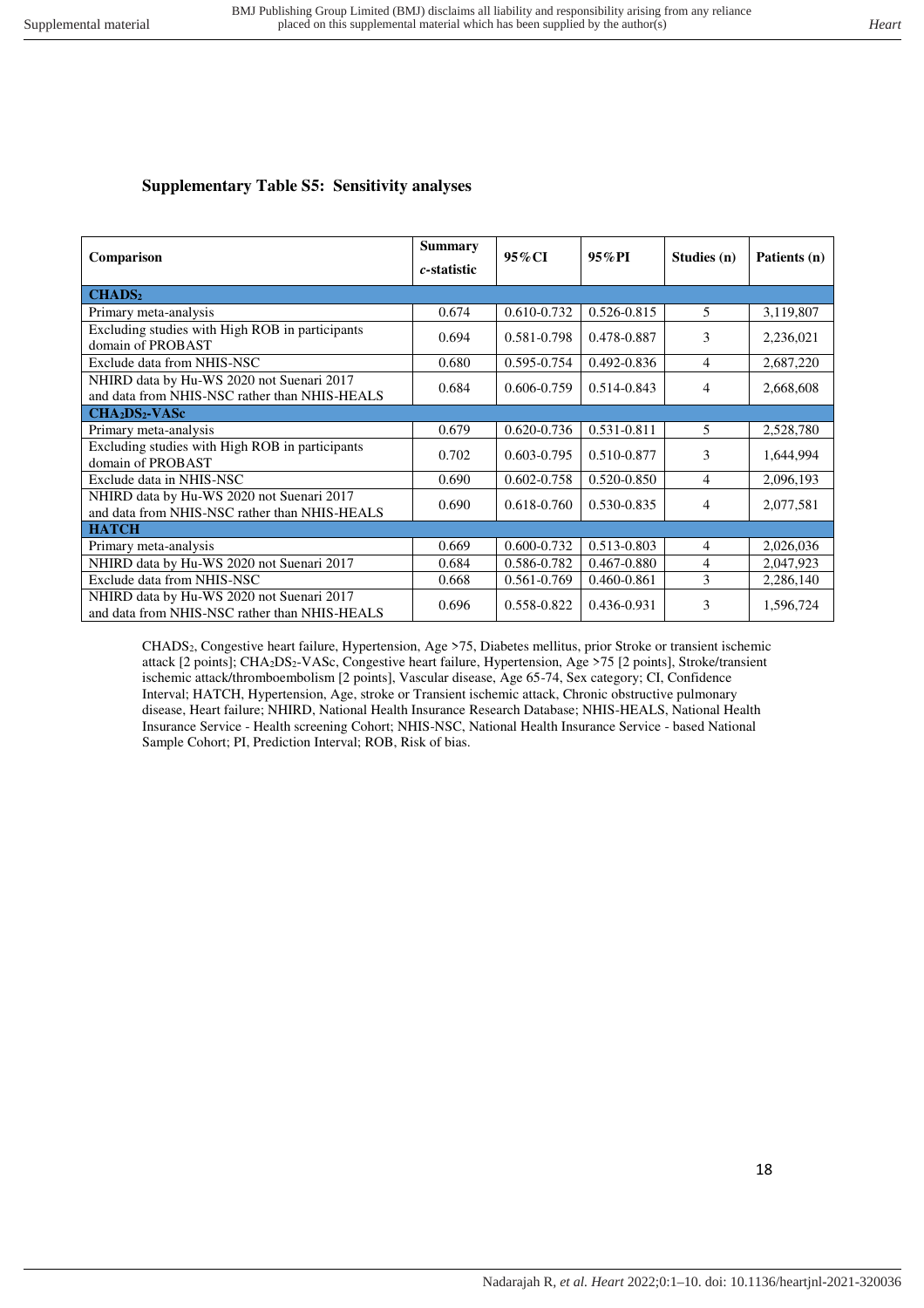#### **Supplementary Figure S1: Forest plot showing the performance of traditional regression versus machine learning models using the development data from each relevant study**

| <b>Model</b>        | <b>Study</b>      | <b>Development method</b> |                             | Events $(n)$ | Total $(n)$ | c-statistic [95% CI] |
|---------------------|-------------------|---------------------------|-----------------------------|--------------|-------------|----------------------|
| <b>MHS</b>          | Aronson 2018      | Regression                | ٠                           | 5 6 6 0      | 96 778      | 0.743 [0.737, 0.749] |
| C <sub>2</sub> HEST | Li 2019           | Regression                | HН                          | 921          | 471 446     | 0.750 [0.730, 0.770] |
| <b>CPRD</b>         | <b>Hill 2019</b>  | Machine learning          |                             | 95 607       | 2 994 837   | 0.827 [0.826, 0.828] |
| NHIS-NSC            | <b>Kim 2020</b>   | Machine learning          | п                           | 5824         | 432 587     | 0.845 [0.837, 0.853] |
| <b>NHIRD</b>        | <b>Hu-WS 2019</b> | Machine learning          | 0.4 0.5 0.6 0.7 0.8 0.9 1.0 | 14 212       | 682 237     | 0.948 [0.947, 0.949] |
|                     |                   |                           | c-statistic                 |              |             |                      |

C2HEST, Coronary artery disease / Chronic obstructive pulmonary disease [1 point each], Hypertension, Elderly (Age ≥75, 2 points), Systolic heart failure, Thyroid disease (hyperthyroidism); CI, Confidence Interval; CPRD, Clinical Practice Research Datalink; D, derivation; MHS, Maccabi Healthcare Services; NHIRD, National Health Insurance Research Database; NHIS-NSC, National Health Insurance Service-based National Sample Cohort.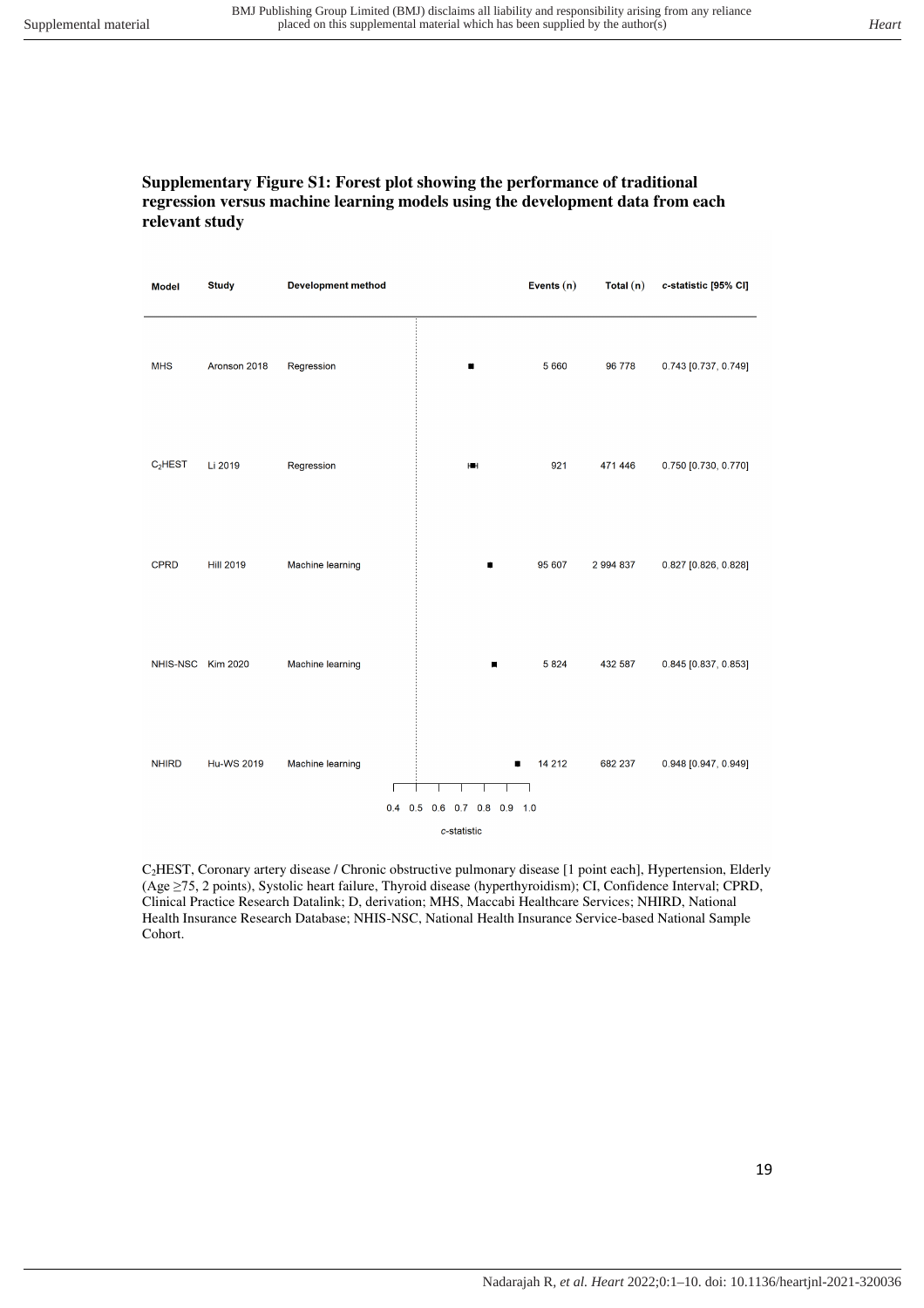# **PRISMA CHECKLIST**

| <b>Section and</b><br><b>Topic</b> | <b>Item</b><br># | <b>Checklist item</b>                                                                                                                                                                                                                                                                                      | <b>Location</b><br>where item is<br>reported |
|------------------------------------|------------------|------------------------------------------------------------------------------------------------------------------------------------------------------------------------------------------------------------------------------------------------------------------------------------------------------------|----------------------------------------------|
| <b>TITLE</b>                       |                  |                                                                                                                                                                                                                                                                                                            |                                              |
| Title                              |                  | Identify the report as a systematic review.                                                                                                                                                                                                                                                                |                                              |
| <b>ABSTRACT</b>                    |                  |                                                                                                                                                                                                                                                                                                            |                                              |
| Abstract                           | $\overline{2}$   | See the PRISMA 2020 for Abstracts checklist.                                                                                                                                                                                                                                                               | $\overline{c}$                               |
| <b>INTRODUCTION</b>                |                  |                                                                                                                                                                                                                                                                                                            |                                              |
| Rationale                          | 3                | Describe the rationale for the review in the context of existing knowledge.                                                                                                                                                                                                                                | 4                                            |
| Objectives                         | 4                | Provide an explicit statement of the objective( $s$ ) or question( $s$ ) the review addresses.                                                                                                                                                                                                             | 4                                            |
| <b>METHODS</b>                     |                  |                                                                                                                                                                                                                                                                                                            |                                              |
| Eligibility<br>criteria            | 5                | Specify the inclusion and exclusion criteria for the review and how studies were grouped for the<br>syntheses.                                                                                                                                                                                             | 5                                            |
| Information<br>sources             | 6                | Specify all databases, registers, websites, organisations, reference lists and other sources searched or<br>consulted to identify studies. Specify the date when each source was last searched or consulted.                                                                                               | 5                                            |
| Search<br>strategy                 |                  | Present the full search strategies for all databases, registers and websites, including any filters and<br>limits used.                                                                                                                                                                                    | Supplementary<br>material                    |
| Selection<br>process               | 8                | Specify the methods used to decide whether a study met the inclusion criteria of the review, including<br>how many reviewers screened each record and each report retrieved, whether they worked<br>independently, and if applicable, details of automation tools used in the process.                     | 5                                            |
| Data<br>collection<br>process      | 9                | Specify the methods used to collect data from reports, including how many reviewers collected data<br>from each report, whether they worked independently, any processes for obtaining or confirming data<br>from study investigators, and if applicable, details of automation tools used in the process. | 5                                            |
| Data items                         | 10a              | List and define all outcomes for which data were sought. Specify whether all results that were<br>compatible with each outcome domain in each study were sought (e.g. for all measures, time points,                                                                                                       | 6                                            |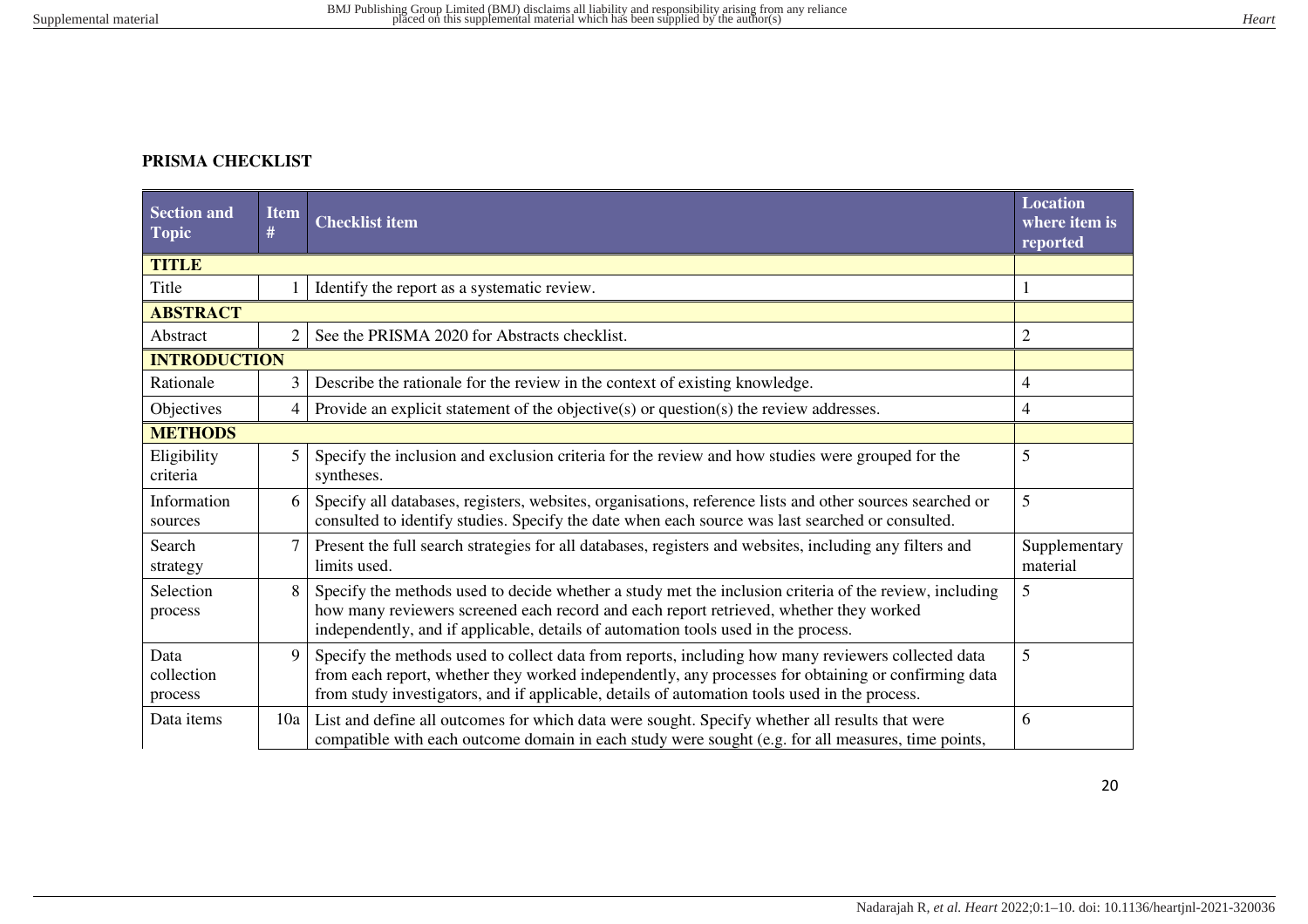| <b>Section and</b><br><b>Topic</b>  | <b>Item</b><br># | <b>Location</b><br><b>Checklist item</b><br>where item is<br>reported                                                                                                                                                                                                   |                |  |  |
|-------------------------------------|------------------|-------------------------------------------------------------------------------------------------------------------------------------------------------------------------------------------------------------------------------------------------------------------------|----------------|--|--|
|                                     |                  | analyses), and if not, the methods used to decide which results to collect.                                                                                                                                                                                             |                |  |  |
|                                     | 10 <sub>b</sub>  | List and define all other variables for which data were sought (e.g. participant and intervention<br>characteristics, funding sources). Describe any assumptions made about any missing or unclear<br>information.                                                      | 6              |  |  |
| Study risk of<br>bias<br>assessment | 11               | Specify the methods used to assess risk of bias in the included studies, including details of the tool(s)<br>used, how many reviewers assessed each study and whether they worked independently, and if<br>applicable, details of automation tools used in the process. | 6              |  |  |
| Effect<br>measures                  | 12               | Specify for each outcome the effect measure(s) (e.g. risk ratio, mean difference) used in the synthesis<br>or presentation of results.                                                                                                                                  | 6              |  |  |
| Synthesis<br>methods                | 13a              | Describe the processes used to decide which studies were eligible for each synthesis (e.g. tabulating<br>the study intervention characteristics and comparing against the planned groups for each synthesis<br>item #5).                                                | 6              |  |  |
|                                     | 13 <sub>b</sub>  | Describe any methods required to prepare the data for presentation or synthesis, such as handling of<br>missing summary statistics, or data conversions.                                                                                                                | 6              |  |  |
|                                     | 13c              | Describe any methods used to tabulate or visually display results of individual studies and syntheses.                                                                                                                                                                  | 6              |  |  |
|                                     | 13d              | Describe any methods used to synthesize results and provide a rationale for the choice(s). If meta-<br>analysis was performed, describe the model(s), method(s) to identify the presence and extent of<br>statistical heterogeneity, and software package(s) used.      | 6              |  |  |
|                                     | 13e              | Describe any methods used to explore possible causes of heterogeneity among study results (e.g.<br>subgroup analysis, meta-regression).                                                                                                                                 | 14             |  |  |
|                                     | 13f              | Describe any sensitivity analyses conducted to assess robustness of the synthesized results.                                                                                                                                                                            | 6              |  |  |
| Reporting bias<br>assessment        | 14               | Describe any methods used to assess risk of bias due to missing results in a synthesis (arising from<br>reporting biases).                                                                                                                                              | 14             |  |  |
| Certainty<br>assessment             | 15               | Describe any methods used to assess certainty (or confidence) in the body of evidence for an outcome.                                                                                                                                                                   | $\overline{7}$ |  |  |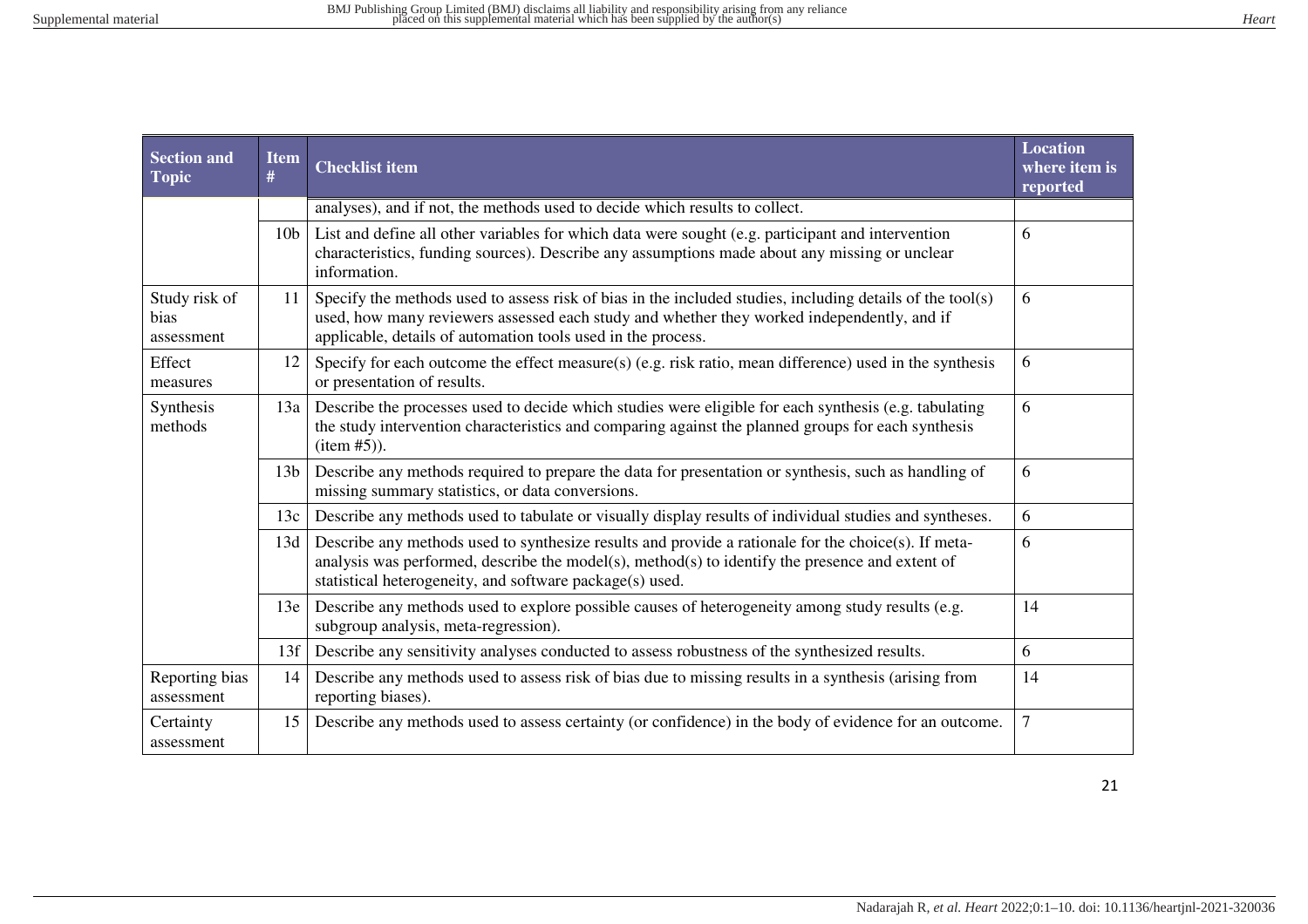| <b>Section and</b><br><b>Topic</b>  | <b>Item</b><br># | <b>Checklist item</b>                                                                                                                                                                                                                                                                      | <b>Location</b><br>where item is<br>reported |  |  |
|-------------------------------------|------------------|--------------------------------------------------------------------------------------------------------------------------------------------------------------------------------------------------------------------------------------------------------------------------------------------|----------------------------------------------|--|--|
| <b>RESULTS</b>                      |                  |                                                                                                                                                                                                                                                                                            |                                              |  |  |
| Study<br>selection                  | 16a              | Describe the results of the search and selection process, from the number of records identified in the<br>search to the number of studies included in the review, ideally using a flow diagram.                                                                                            | 8, Figure 1                                  |  |  |
|                                     | 16 <sub>b</sub>  | Cite studies that might appear to meet the inclusion criteria, but which were excluded, and explain<br>why they were excluded.                                                                                                                                                             | Supplementary<br>material                    |  |  |
| Study<br>characteristics            | 17               | Cite each included study and present its characteristics.<br>8-12, Table 1<br>and 2, Figure<br>2, table S2,<br>S3a, S3b                                                                                                                                                                    |                                              |  |  |
| Risk of bias in<br>studies          | 18               | Present assessments of risk of bias for each included study.                                                                                                                                                                                                                               |                                              |  |  |
| Results of<br>individual<br>studies | 19               | For all outcomes, present, for each study: (a) summary statistics for each group (where appropriate)<br>and (b) an effect estimate and its precision (e.g. confidence/credible interval), ideally using structured<br>tables or plots.                                                     |                                              |  |  |
| Results of                          | 20a              | For each synthesis, briefly summarise the characteristics and risk of bias among contributing studies.                                                                                                                                                                                     | 13                                           |  |  |
| syntheses                           | 20 <sub>b</sub>  | Present results of all statistical syntheses conducted. If meta-analysis was done, present for each the<br>summary estimate and its precision (e.g. confidence/credible interval) and measures of statistical<br>heterogeneity. If comparing groups, describe the direction of the effect. | 13, figure 4,<br>figure S1                   |  |  |
|                                     | 20c              | Present results of all investigations of possible causes of heterogeneity among study results.                                                                                                                                                                                             | N/A                                          |  |  |
|                                     | 20d              | Present results of all sensitivity analyses conducted to assess the robustness of the synthesized results.                                                                                                                                                                                 | 13, table S5                                 |  |  |
| Reporting<br>biases                 | 21               | Present assessments of risk of bias due to missing results (arising from reporting biases) for each<br>synthesis assessed.                                                                                                                                                                 | N/A                                          |  |  |
| Certainty of<br>evidence            | 22               | Present assessments of certainty (or confidence) in the body of evidence for each outcome assessed.                                                                                                                                                                                        | 13                                           |  |  |
| <b>DISCUSSION</b>                   |                  |                                                                                                                                                                                                                                                                                            |                                              |  |  |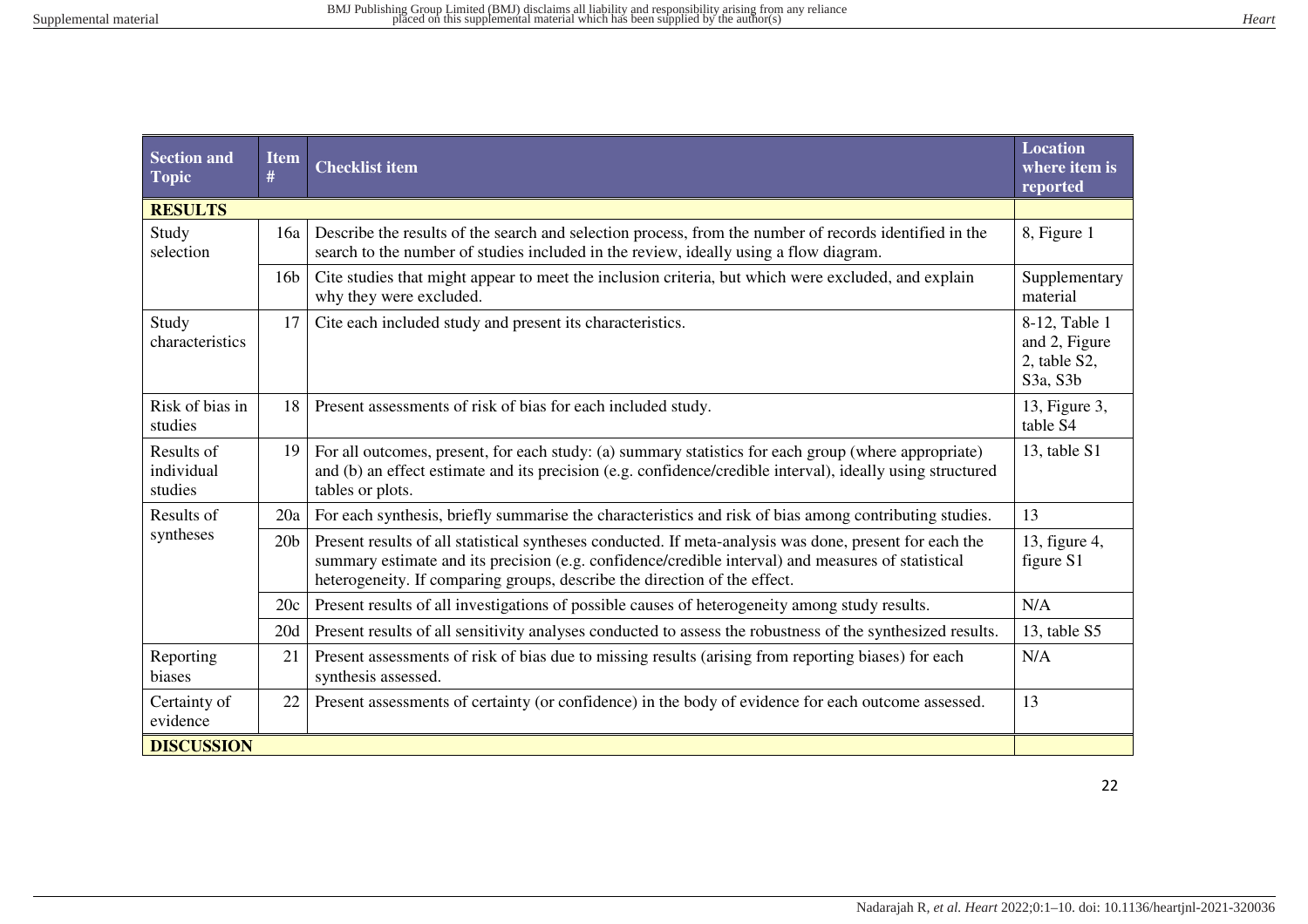| Hear |
|------|
|      |
|      |
|      |

| <b>Section and</b><br><b>Topic</b>                   | <b>Item</b><br># | <b>Checklist item</b>                                                                                                                                                                                                                            |                |
|------------------------------------------------------|------------------|--------------------------------------------------------------------------------------------------------------------------------------------------------------------------------------------------------------------------------------------------|----------------|
| Discussion                                           | 23a              | Provide a general interpretation of the results in the context of other evidence.                                                                                                                                                                | $14 - 15$      |
|                                                      | 23 <sub>b</sub>  | Discuss any limitations of the evidence included in the review.                                                                                                                                                                                  | 15             |
|                                                      | 23c              | Discuss any limitations of the review processes used.                                                                                                                                                                                            | 15             |
|                                                      | 23d              | Discuss implications of the results for practice, policy, and future research.                                                                                                                                                                   | 14             |
| <b>OTHER INFORMATION</b>                             |                  |                                                                                                                                                                                                                                                  |                |
| Registration<br>and protocol                         | 24a              | Provide registration information for the review, including register name and registration number, or<br>state that the review was not registered.                                                                                                | $\overline{2}$ |
|                                                      | 24 <sub>b</sub>  | Indicate where the review protocol can be accessed, or state that a protocol was not prepared.                                                                                                                                                   | $\overline{2}$ |
|                                                      | 24c              | Describe and explain any amendments to information provided at registration or in the protocol.                                                                                                                                                  | $\overline{2}$ |
| Support                                              | 25               | Describe sources of financial or non-financial support for the review, and the role of the funders or<br>sponsors in the review.                                                                                                                 | 17             |
| Competing<br>interests                               | 26               | Declare any competing interests of review authors.                                                                                                                                                                                               | 17             |
| Availability of<br>data, code and<br>other materials | 27               | Report which of the following are publicly available and where they can be found: template data<br>collection forms; data extracted from included studies; data used for all analyses; analytic code; any<br>other materials used in the review. |                |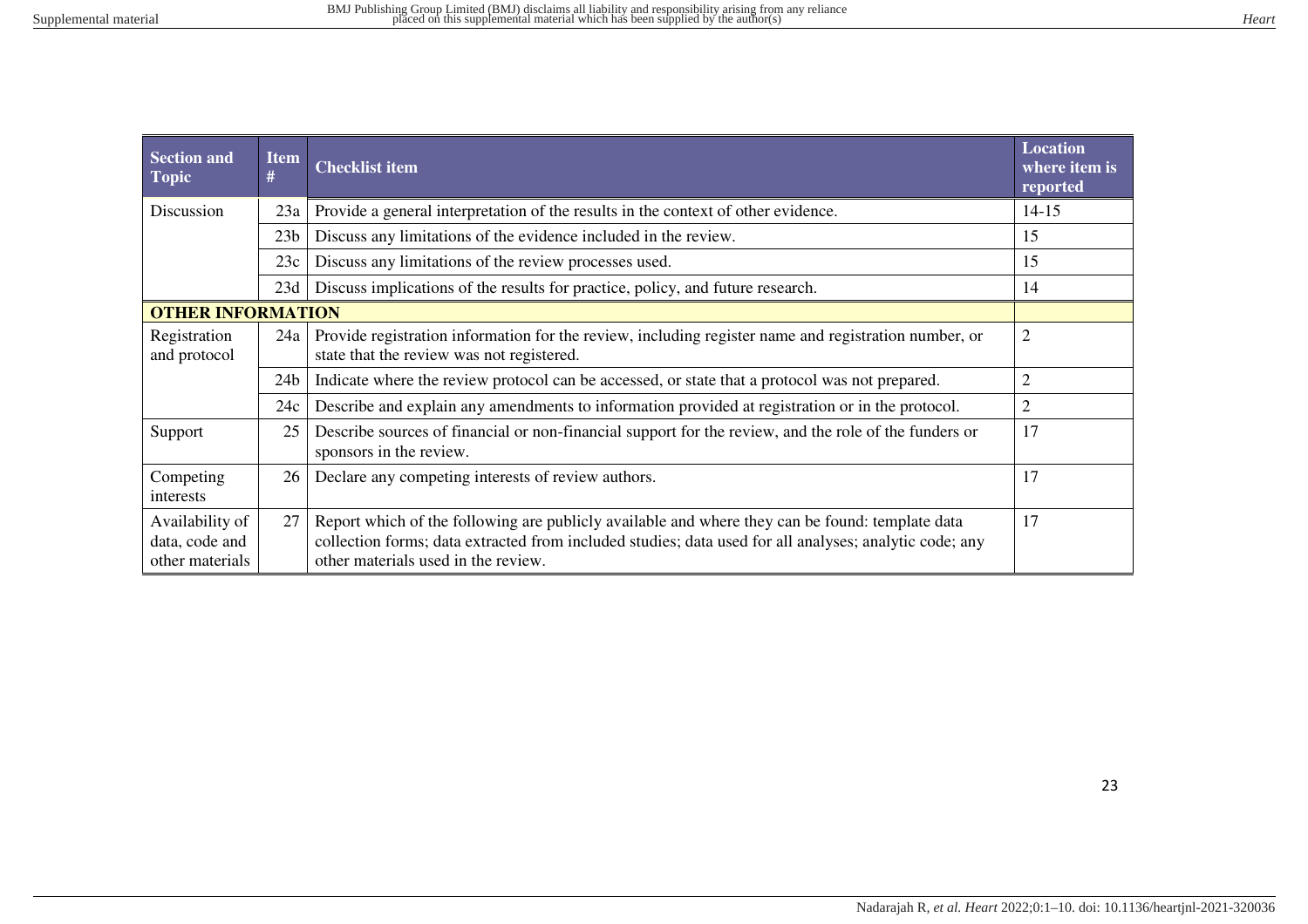# **PRISMA ABSTRACT CHECKLIST**

| <b>Section and Topic</b> | <b>Item</b><br># | <b>Checklist item</b>                                                                                                                                                                                                                                                                                          | <b>Reported</b><br>(Yes/No) |  |
|--------------------------|------------------|----------------------------------------------------------------------------------------------------------------------------------------------------------------------------------------------------------------------------------------------------------------------------------------------------------------|-----------------------------|--|
| <b>TITLE</b>             |                  |                                                                                                                                                                                                                                                                                                                |                             |  |
| Title                    |                  | Identify the report as a systematic review.                                                                                                                                                                                                                                                                    | Yes                         |  |
| <b>BACKGROUND</b>        |                  |                                                                                                                                                                                                                                                                                                                |                             |  |
| Objectives               | $\overline{c}$   | Provide an explicit statement of the main objective(s) or question(s) the review addresses.                                                                                                                                                                                                                    | Yes                         |  |
| <b>METHODS</b>           |                  |                                                                                                                                                                                                                                                                                                                |                             |  |
| Eligibility criteria     | 3                | Specify the inclusion and exclusion criteria for the review.                                                                                                                                                                                                                                                   | Yes                         |  |
| Information sources      | 4                | Specify the information sources (e.g. databases, registers) used to identify studies and the<br>date when each was last searched.                                                                                                                                                                              | Yes                         |  |
| Risk of bias             | 5                | Specify the methods used to assess risk of bias in the included studies.                                                                                                                                                                                                                                       | Yes                         |  |
| Synthesis of results     | 6                | Specify the methods used to present and synthesise results.                                                                                                                                                                                                                                                    | Yes                         |  |
| <b>RESULTS</b>           |                  |                                                                                                                                                                                                                                                                                                                |                             |  |
| Included studies         | 7                | Give the total number of included studies and participants and summarise relevant<br>characteristics of studies.                                                                                                                                                                                               | Yes                         |  |
| Synthesis of results     | 8                | Present results for main outcomes, preferably indicating the number of included studies and<br>participants for each. If meta-analysis was done, report the summary estimate and<br>confidence/credible interval. If comparing groups, indicate the direction of the effect (i.e.<br>which group is favoured). | Yes                         |  |
| <b>DISCUSSION</b>        |                  |                                                                                                                                                                                                                                                                                                                |                             |  |
| Limitations of evidence  | 9                | Provide a brief summary of the limitations of the evidence included in the review (e.g. study<br>risk of bias, inconsistency and imprecision).                                                                                                                                                                 | Yes                         |  |
| Interpretation           | 10               | Provide a general interpretation of the results and important implications.                                                                                                                                                                                                                                    | Yes                         |  |
| <b>OTHER</b>             |                  |                                                                                                                                                                                                                                                                                                                |                             |  |
| Funding                  | 11               | Specify the primary source of funding for the review.                                                                                                                                                                                                                                                          | Yes                         |  |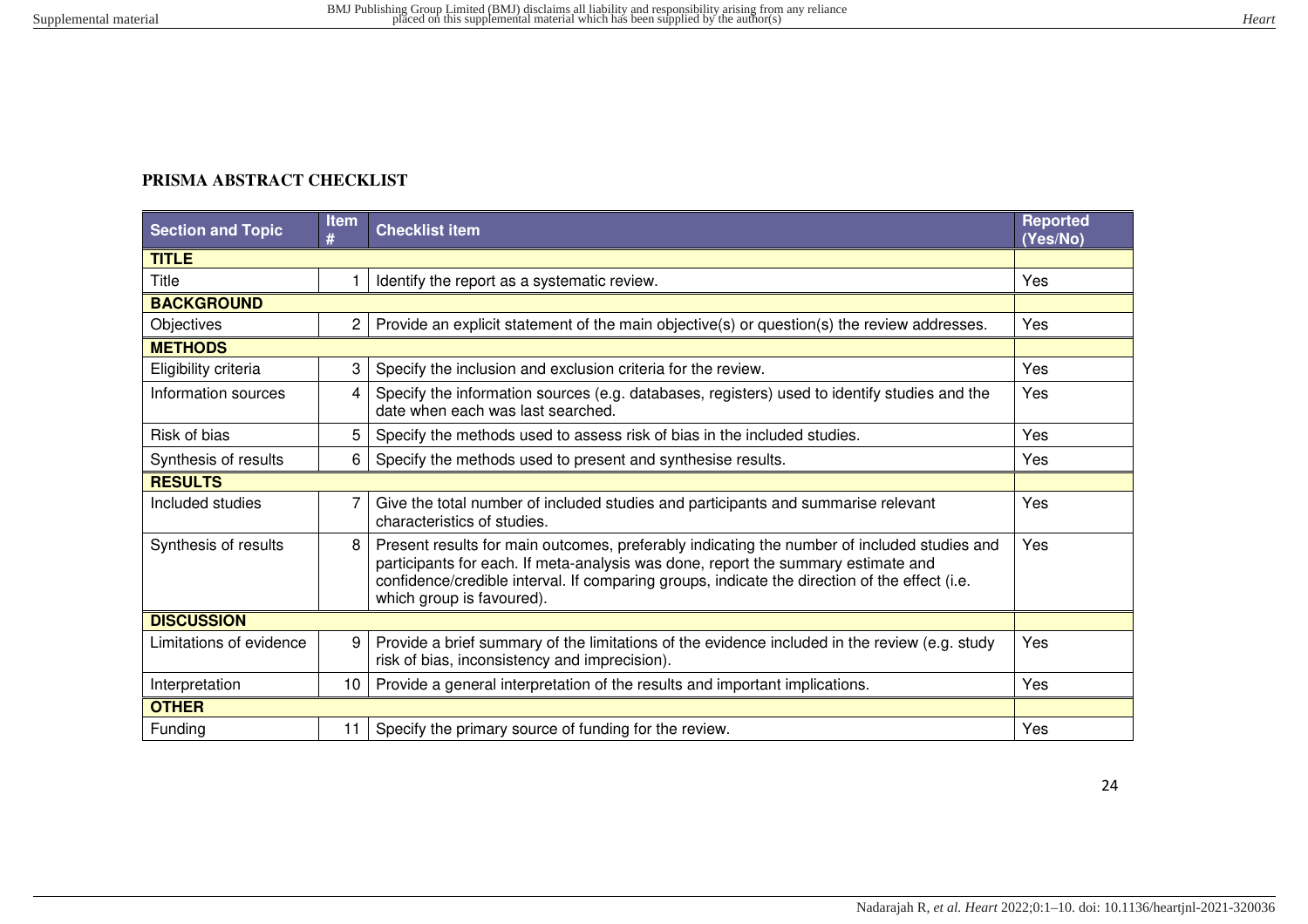| Section and Topic | <b>Item</b>     | <b>Checklist item</b>                              | <b>Reported</b><br>(Yes/No |
|-------------------|-----------------|----------------------------------------------------|----------------------------|
| Registration      | 12 <sup>2</sup> | Provide the register name and registration number. | Yes                        |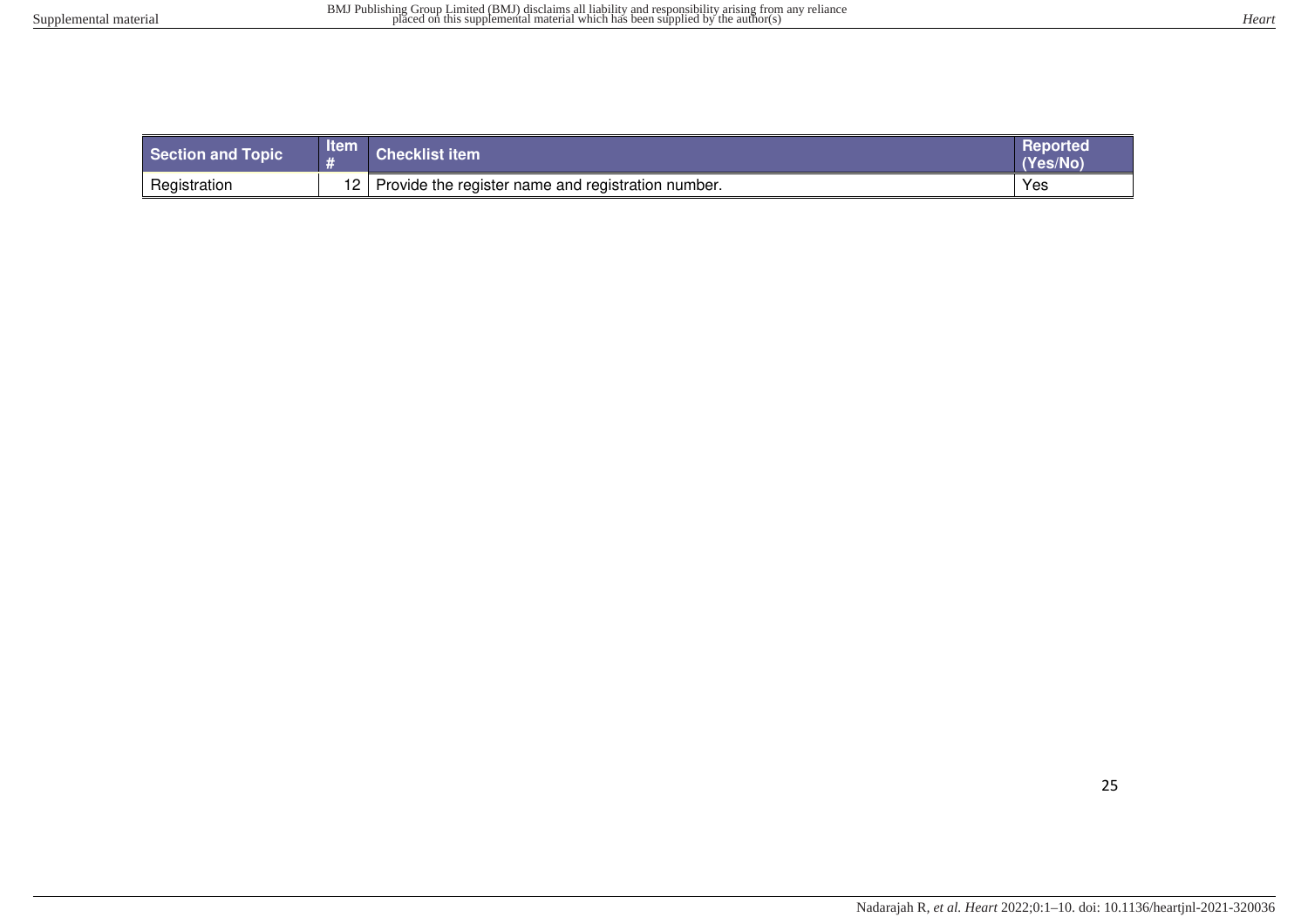# **REFERENCES**

- 1. Ammenwerth E, Neyer S, Hörbst A, et al. Adult patient access to electronic health records. *Cochrane Database Syst Rev* 2021(2)
- 2. Poorthuis MH, Jones NR, Sherliker P, et al. Utility of risk prediction models to detect atrial fibrillation in screened participants. *European Journal of Preventive Cardiology* 2020;28(6):586-95.
- 3. Samuel L. Factors predisposing to the development of atrial fibrillation. *Pacing Clin Electrophysiol* 1997;20(10):2670-74.
- 4. Kodani E, Atarashi H. Prevalence of atrial fibrillation in Asia and the world. *Journal of Arrhythmia* 2012;28(6):330-37.
- 5. Haim M, Hoshen M, Reges O, et al. Prospective national study of the prevalence, incidence, management and outcome of a large contemporary cohort of patients with incident non‐valvular atrial fibrillation. *J Am Heart Assoc* 2015;4(1):e001486.
- 6. Site HG. Clopidogrel plus aspirin versus oral anticoagulation for atrial fibrillation in the Atrial fibrillation Clopidogrel Trial with Irbesartan for prevention of Vascular Events (ACTIVE W): a randomised controlled trial. *The Lancet* 2006;367(9526):1903-12.
- 7. Alonso A, Krijthe BP, Aspelund T, et al. Simple risk model predicts incidence of atrial fibrillation in a racially and geographically diverse population: the CHARGE-AF consortium. *J Am Heart Assoc* 2013;2(2):e000102. doi: 10.1161/JAHA.112.000102 [published Online First: 2013/03/30]
- 8. Schnabel RB, Sullivan LM, Levy D, et al. Development of a risk score for atrial fibrillation (Framingham Heart Study): a community-based cohort study. *The Lancet* 2009;373(9665):739-45. doi: 10.1016/s0140-6736(09)60443-8
- 9. Chao T-F, Liu C-J, Lin Y-J, et al. Oral anticoagulation in very elderly patients with atrial fibrillation: a nationwide cohort study. *Circulation* 2018;138(1):37-47.
- 10. Snell KI, Ensor J, Debray TP, et al. Meta-analysis of prediction model performance across multiple studies: Which scale helps ensure between-study normality for the Cstatistic and calibration measures? *Stat Methods Med Res* 2018;27(11):3505-22.
- 11. metamisc: Meta-Analysis of Diagnosis and Prognosis Research Studies [program], 2020.
- 12. Debray TP, Damen JA, Riley RD, et al. A framework for meta-analysis of prediction model studies with binary and time-to-event outcomes. *Stat Methods Med Res* 2019;28(9):2768-86.
- 13. Van Remoortel H, Scheers H, De Buck E, et al. Prediction modelling studies for medical usage rates in mass gatherings: A systematic review. *PLoS One* 2020;15(6):e0234977.
- 14. Peduzzi P, Concato J, Feinstein AR, et al. Importance of events per independent variable in proportional hazards regression analysis II. Accuracy and precision of regression estimates. *J Clin Epidemiol* 1995;48(12):1503-10.
- 15. van der Ploeg T, Austin PC, Steyerberg EW. Modern modelling techniques are data hungry: a simulation study for predicting dichotomous endpoints. *BMC Med Res Methodol* 2014;14(1):1-13.
- 16. Collins GS, Ogundimu EO, Altman DG. Sample size considerations for the external validation of a multivariable prognostic model: a resampling study. *Stat Med* 2016;35(2):214-26.
- 17. Pencina MJ, D'Agostino RB. Evaluating discrimination of risk prediction models: the C statistic. *JAMA* 2015;314(10):1063-64.